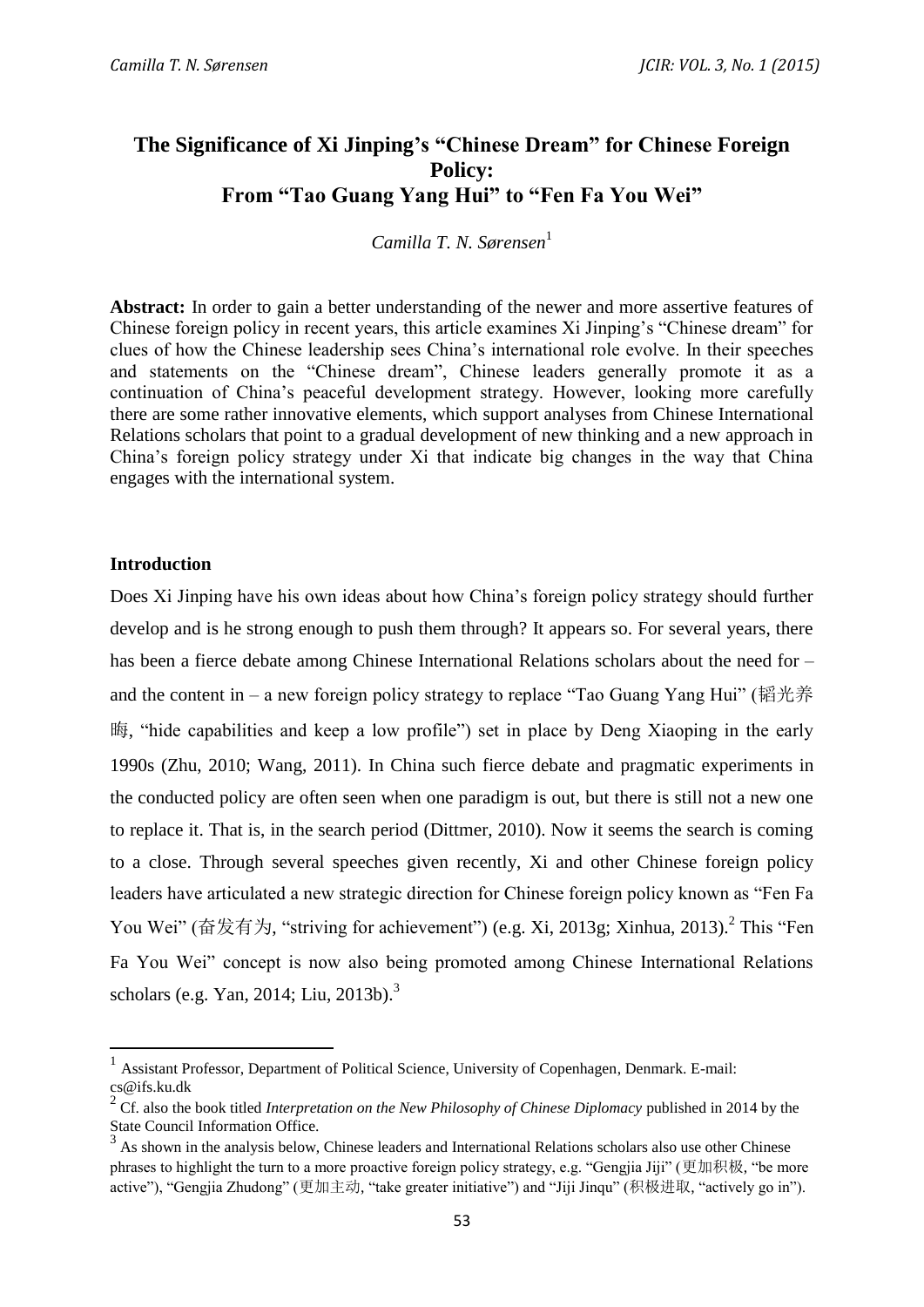It therefore seems that Xi as the first Chinese leader since Deng is visionary and strong enough to push through a rethinking of China's foreign policy strategy. But what is his vision or "dream" in this regard? What does it actually mean in terms of Chinese foreign policy that China will strive for achievement? Are we to expect a more aggressive Chinese foreign policy behavior with e.g. declarations of more air defense identification zones and introductions of more oil drilling rigs and artificial islands in disputed territorial waters? Or are we to expect China to advance its own diplomatic concepts and initiatives such as the Asian Infrastructure Investment Bank (AIIB) and the BRICS-bank and thereby more proactively seek to shape the international system? Related to this, are we to expect China to take more global leadership and responsibility by e.g. continuing to present proposals on how to solve international security crises? This is for example seen in relation to the ongoing crisis in Ukraine, where Beijing early on put forward a three-point proposal on a political solution and in Afghanistan, where Beijing has taken up a kind of mediation role between the Afghan government and the Taliban. Are all such newer and more assertive developments in Chinese foreign policy included in or following from the "Fen Fa You Wei" guidelines?

Many interesting and important questions arise. The aim of this article is to provide a more qualified ground from which to answer some of these questions. By analyzing recent speeches and statements from Xi and other Chinese foreign policy leaders as well as articles from Chinese International Relations scholars, the significance – if any – of the "Chinese dream" for Chinese foreign policy is examined especially focusing on how to understand the movement in Chinese foreign policy strategy from "keeping a low profile" to "striving for achievement".

The structure is as follows. The first section gives further details about the background for and the content in Xi Jinping's "Chinese dream". The analytical approach and a few considerations about the methodological challenges of conducting an analysis of speeches and statements from Chinese leaders follow in the second section and then the analysis makes up the third section. In the first part of the analysis, the main task consists of searching for clues in Xi's and other Chinese foreign policy leaders' speeches and statements on the "Chinese dream" of how the Chinese leadership sees China's international role evolve. In the second part of the analysis follows a discussion of the new emerging concept of "Fen Fa You Wei" and what it seems to imply for Chinese foreign policy behavior. The fourth and last part makes up the conclusion, which also points to areas and questions where there is a strong need for further research.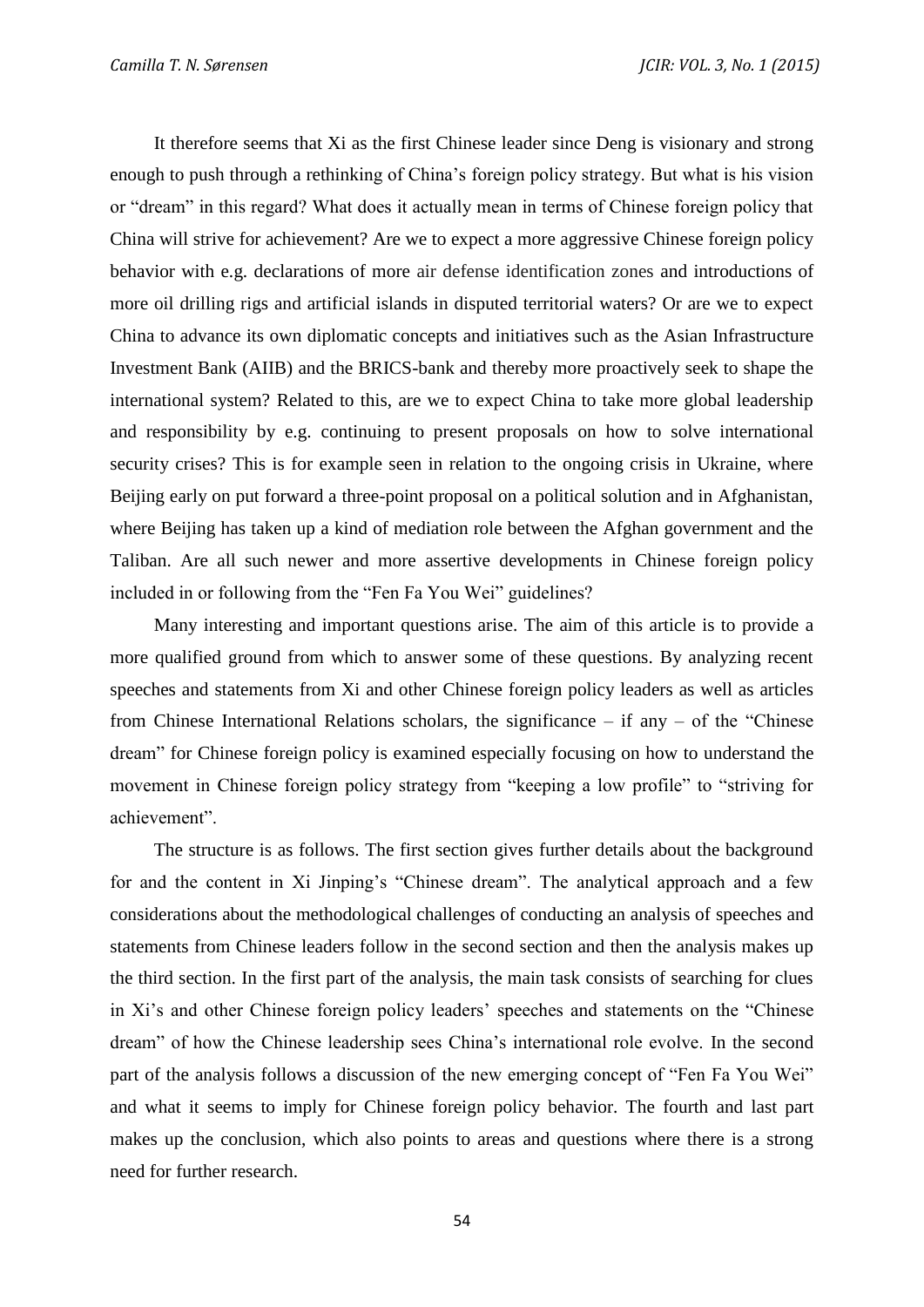### **The "Road to Revival"**

 $\overline{\phantom{a}}$ 

Xi Jinping has been promoting the "Chinese dream" since he became the General Secretary of the Chinese Communist Party (CCP) at the  $18<sup>th</sup>$  CCP Congress held in November 2012. Following the congress, he led the other six members of the newly formed Politburo Standing Committee in a highly publicized visit to the National Museum's "Road to Revival" exhibition. Tracing modern Chinese history from China's humiliating defeat by Great Britain in the mid-nineteenth century, Xi highlighted the "Chinese dream" as a unifying theme for the Chinese to achieve a great national revival.<sup>4</sup> A top-down political campaign followed throughout the party and the country promoting the dream, and the "Chinese dream" has been a main theme in the majority of Xi's public speeches ever since. It has also been taken up by the Chinese media and scholars where, by mid-2014, 8,249 articles with "China dream" (zhongguo meng, 中国梦) in the title had been published within China according to the CNKI China academic journals database (Wan, 2013: 3; Wang, 2014b: 1; Callahan, 2015). Although it is easy to dismiss such slogans as the "Chinese dream" coming from the Chinese leadership as pure propaganda and empty talk, they play an important role in organizing thought and action in Chinese politics as they often reflect new or changed priorities in the Chinese leadership.<sup>5</sup> Therefore such slogans have to be taken seriously and examined closely (Callahan, 2015).

The "Chinese dream" is presented as the vision for China's development over the next decades and the core concept is national "rejuvenation" (fuxing, 复兴) (Wang, 2014b). It is, however, difficult to get at the more specific content. In different speeches, Xi and other Chinese leaders adapt the overall focus of the "Chinese dream" on achieving a great national revival and the ever-present emphasis on unity and party leadership to the specific occasion.

 $^{4}$  For Xi's speech at the exhibition see Xi (2012). The exhibition focuses on China's national experiences from the First Opium War until today, with particular emphasis on the history of the "century of humiliation" (bainian guochi, 百年国耻) where China was attacked and bullied by foreign imperialists. The period goes from the First Opium War (1939-1842) through the end of the Sino-Japanese War in 1945 – for more on the "century of humiliation" see e.g. Nathan & Scobell (2012: 18-27).

<sup>&</sup>lt;sup>5</sup> The different generations of Chinese communist leaders have all presented their own theoretical or ideological contribution to the development of Chinese communism – to the development of "socialism with Chinese characteristics" – making it possible to adapt to the changing challenges and demands that the party has been facing, e.g. Jiang Zemin's "Sange Daibiao" (三个代表, "Three Represents") that started to allow private business people into the party, and Hu Jintao's "Kexue Fazhan Guan" (科学发展观, "Scientific Concept of Development") that was to open for a more sustainable – both in terms of ecological and social costs – economic growth model. However, the "Chinese dream" slogan seems to be on a different level and deliberately kept very broad also referring to longer historical roots. Xi's other slogan "Sige Quanmian" (四个全面, "Four Comprehensives") might eventually be further specified and developed into his theoretical or ideological contribution.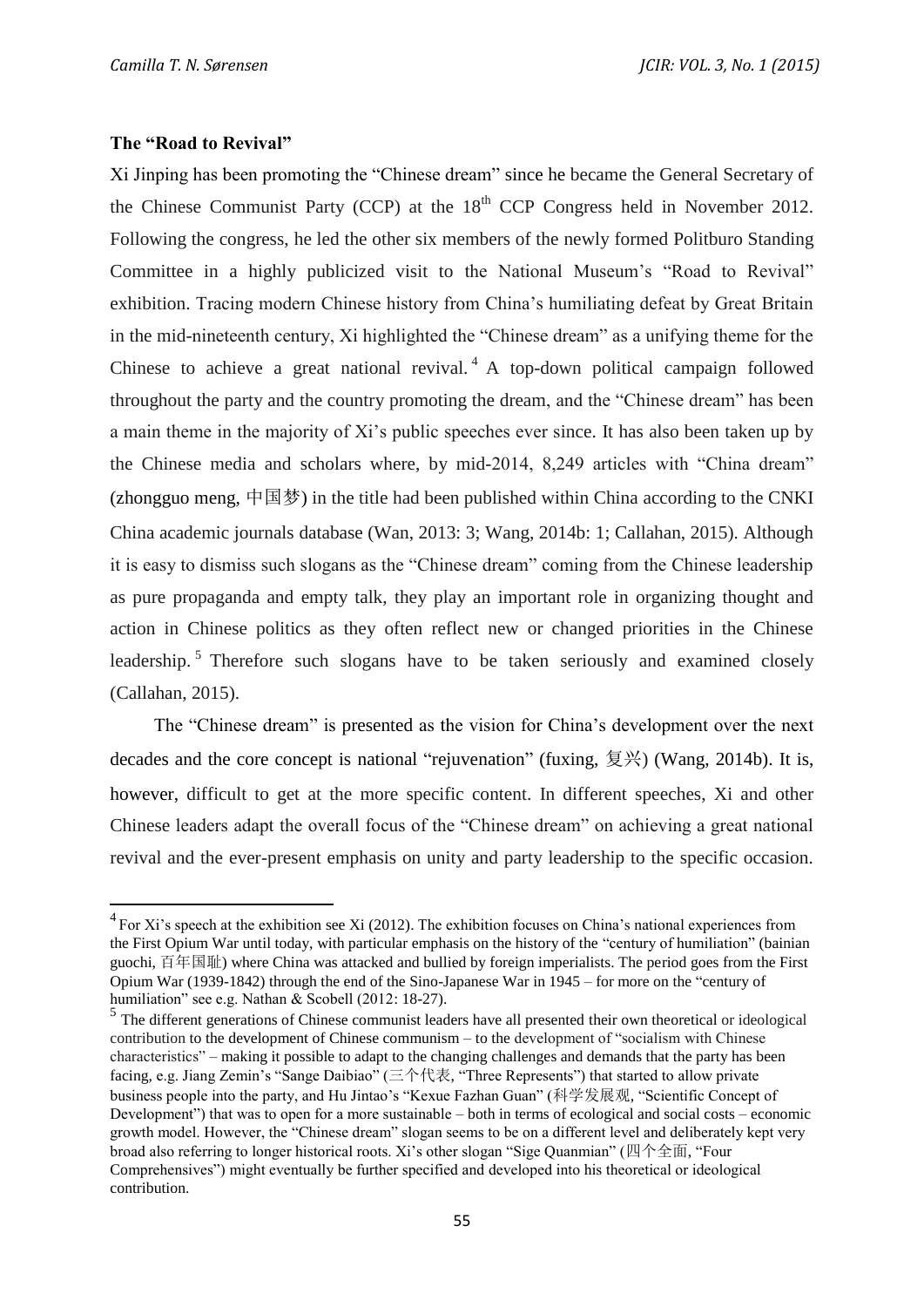$\overline{a}$ 

Hence, it is always emphasized that "socialism with Chinese characteristics" (zhongguo tese shehuizhuyi, 中国特色社会主义) is the only path to realize the "Chinese dream" (e.g. Liu, 2013a). Despite some ambiguity, especially when the Chinese leaders present the "Chinese dream" to an international audience, the core argumentation seems to be that the CCP should lead the Chinese nation in achieving the goal of national revival – "only the CCP can rejuvenate China" – and the Chinese should be patriotic and realize their individual dreams through the realization of the national dream. National identity centered on the party and the state is therefore promoted.<sup>6</sup> The more concrete agenda is the "two centenary goals" (liangge yibainian mubiao, 两个一百年目标) – that is to establish a "moderate well-off society" (xiaokang shehui, 小康社会) by 2021 when the CCP has existed for 100 years, and a "rich and strong socialist country" (fuqiang de shehuizhuyi guojia, 富强的社会主义国家) by 2049 when the PRC has existed for 100 years.

Why promote the "Chinese dream"? One thing is that  $Xi$  – as previous leaders of the party – wants to leave his own mark, but it also seems clear that the "Chinese dream" is part of the current Chinese leadership's effort to ensure domestic stability and maintain the control and their own legitimacy domestically. Public anger and protests are growing all over the country, and Xi's response is the anti-corruption and rectification campaigns to show resolve and clean-up the party – get back to "serving the people" – and the "Chinese dream" to rally or unite the Chinese people and get them to focus beyond the immediate challenges they are facing by presenting them with a vision for China's development over the next decades.<sup>7</sup> Seeing it this way it could be argued that Xi's overall aim in launching the "Chinese dream" is to ensure the pre-conditions for the continued, and now even more difficult, economic reforms and China's further modernization.

 $<sup>6</sup>$  Generally it makes a big difference if the speech is given to an international or a domestic audience. If it is to</sup> an international audience, the "Chinese dream" is mainly presented as a project of developing China into a peaceful "rich and powerful country" (guojia fuqiang, 国家富强) that also takes international responsibility, whereas if the audience is domestic, the "Chinese dream" is rather presented as a project of internal development and progress – of nation-building and nation-strengthening under the party. Cf. the comprehensive analysis of 15 of Xi Jinping's speeches on the "Chinese dream" given from November 2012 until December 2013 in Jensen (2014).

<sup>7</sup> Zheng Wang (2014b: 8) argues that the "Chinese dream" to some extent is meant to play the role of societal glue to unite people, and along the same lines Callahan (2015) argues that Xi is using the "Chinese dream" as a "broad church" in order to build a coalition of competing interests in China.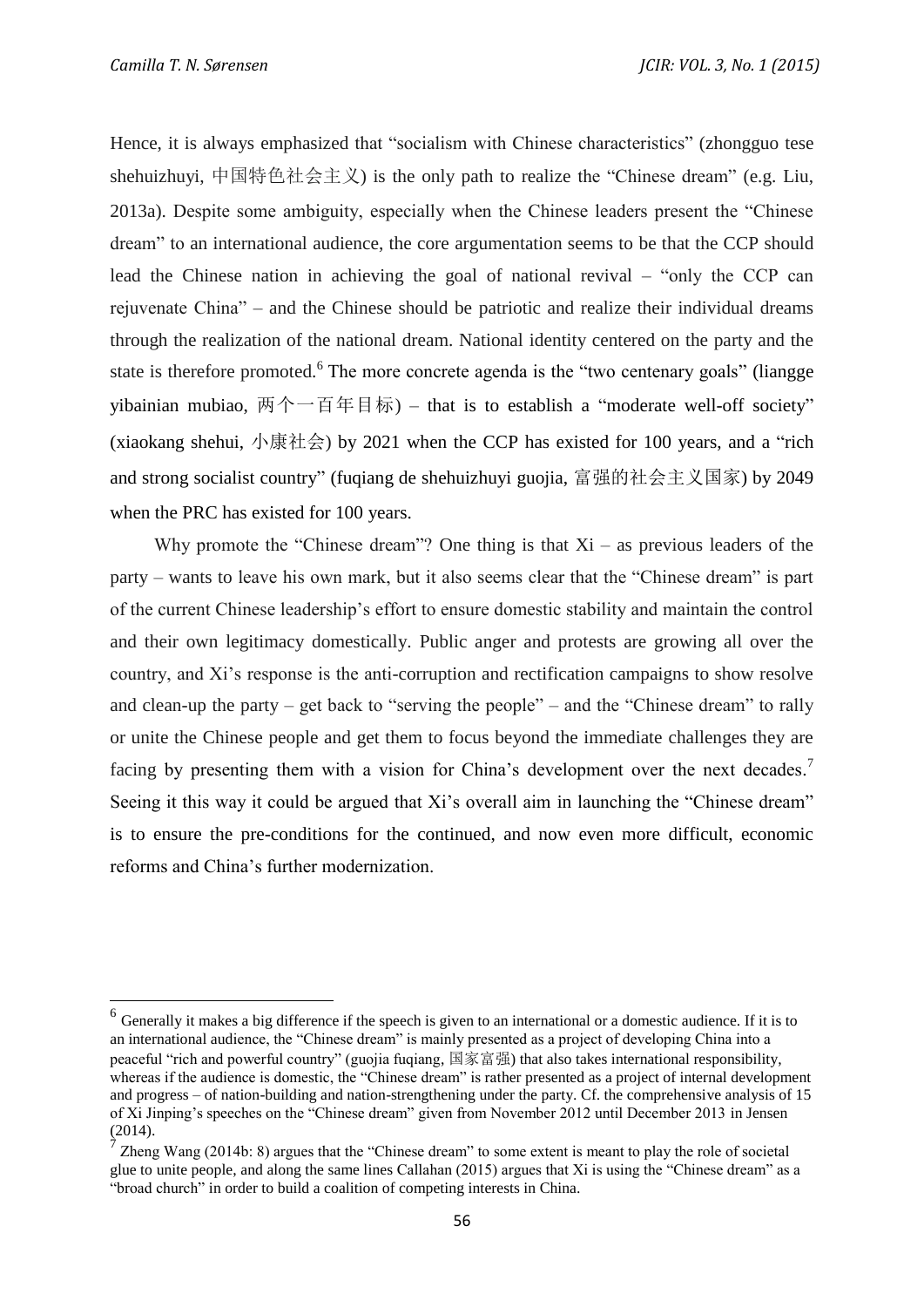The "Chinese dream" as a concept was rarely mentioned before Xi took it up in November 2012. <sup>8</sup> An exception is Colonel Liu Mingfu's 2009 bestseller book titled *China Dream: The Great Power Thinking and Strategic Positioning in the Post-American Age*. The central argument in Liu's book is that China is entitled to lead the world because China is a superior nation tested through history. There is no way of knowing whether Xi was inspired by Liu's book or whether he agrees with Liu. As the analysis below shows, Xi's "Chinese dream" is not specific on the extent of the Chinese claims that will satisfy the quest for China's revival.

In the Western media Xi Jinping's "Chinese dream" has attracted much attention. It is often seen in a negative light and as carrying dangerous implications for international stability and security. The dominant interpretation thus is that the "Chinese dream" is a nationalistic doctrine, where the focus is on regaining – with military force if necessary – China's rightful great power status, dignity and respect. China finally stands up after the "century of humiliation" and Chinese leaders will let nothing stand in their way (The Economist, 2013; Wan, 2013: 4). Some even regard it as a dream of increased Chinese military dominance in the East and South China Sea and as a Chinese challenge to American military dominance in the region (e.g. Page, 2013). These interpretations fit into – and further reinforce – the perception growing in the Western academic and political debate and literature of a more assertive Chinese foreign policy since 2008/2009 and, therefore, also support voices that hold that this is only the beginning – as Chinese relative economic and military power continues to grow, China's foreign policy behavior will become even more assertive.<sup>9</sup>

#### **Chinese Official Discourse Opening Different Paths for Chinese Foreign Policy**

The theoretical basis for the analysis below is constructivism in the European variant where focus is on exploring the role of discourses in mediating and constructing social reality. The focus on how state identity, discourses and possible foreign policy behaviors are constitutively linked in an ongoing process is in contrast to the North American variant of

<sup>&</sup>lt;sup>8</sup>The core concept of national "rejuvenation" has, however, been used – primarily as a mobilization tool – by many Chinese leaders going all the way back to Sun Yat-sen, and beginning in the early 1990s, Chinese leaders, starting with Jiang Zemin, used the phrase "the great rejuvenation of the Chinese nation" (zhongguo minzu de weida fuxing, 中国民族的伟大复兴) as the new mission of the CCP – cf. Wang (2014b: 2).

<sup>&</sup>lt;sup>9</sup> For a detailed presentation and critical examination of the "assertive China" perception see Swaine (2010) and Johnston (2013).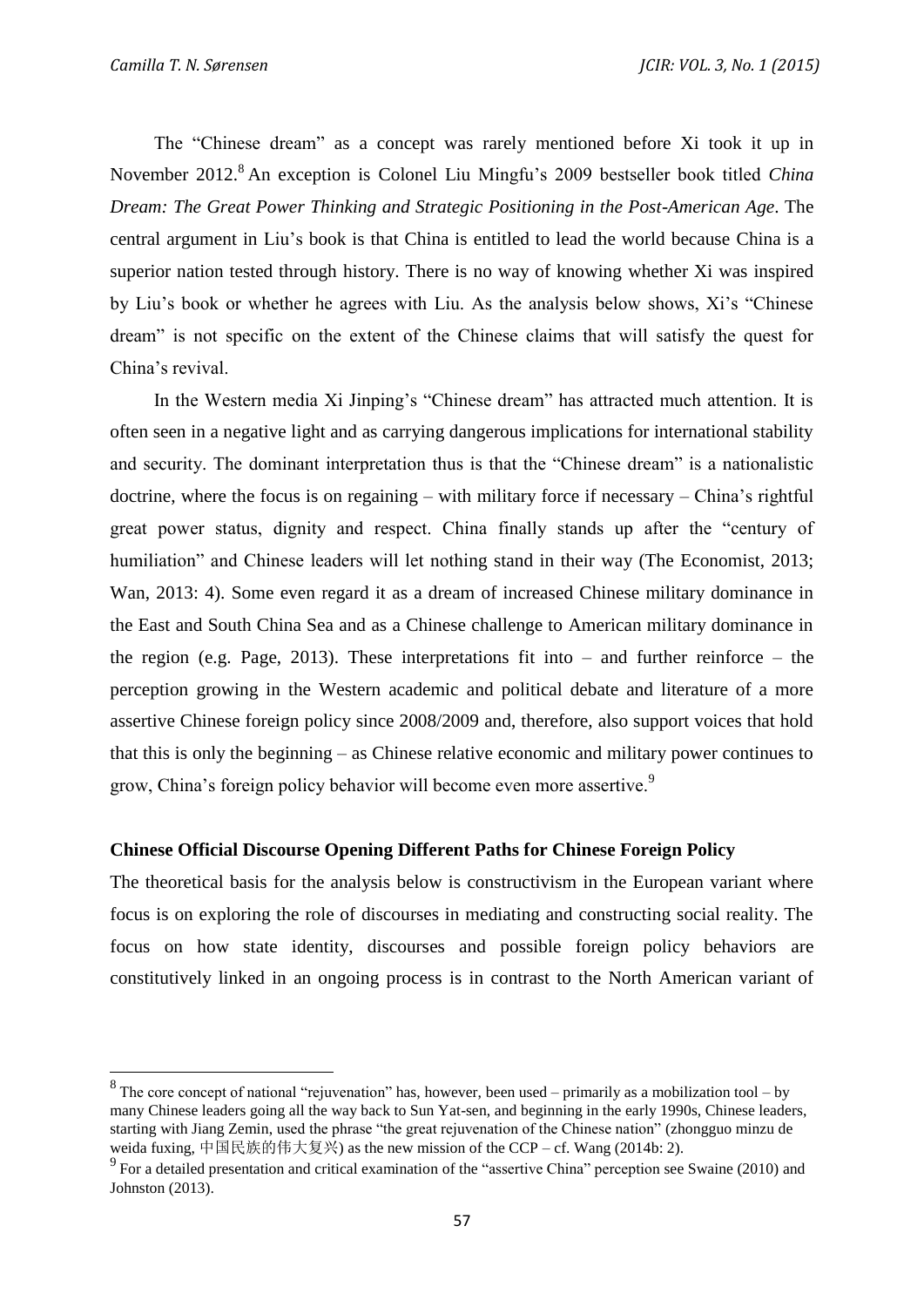constructivism, where focus is on uncovering deductive mechanisms and causal relationships following a positivist research ideal. $^{10}$ 

The social reality explored is the Chinese leadership's thinking on developments in China's international role as it is presented in Xi's "Chinese dream". The content of this thinking, i.e. the main Chinese official discourse on the visions, challenges and opportunities for China in the international system, opens up different paths for Chinese foreign policy.<sup>11</sup> The underlying assumption here is that the way in which the Chinese leaders understand, contest and construct their role – their identity – in the international system is crucial for the development in Chinese foreign policy. As Qin Yaqing (2010: 265) argues, "a state's attitudes towards international society and its international behavior are rooted in its identity. States with different identities have different world-views, which, in turn, make different impacts upon its foreign policies and strategies".

Consequently, discourse analysis is the method used for identifying and analyzing the main Chinese official discourse. The material for the discourse analysis consists of speeches and statements from Xi and other Chinese foreign policy leaders and the analysis of these is supplemented with analyses from Chinese International Relations scholars.<sup>12</sup> Conducting an analysis of speeches and statements from Chinese leaders present some important methodological challenges. One is how to select the speeches and statements to analyze. I have focused on locating and analyzing speeches and statements on the "Chinese dream" from Xi and other Chinese foreign policy leaders, as I expect these to best present and reflect the thinking of the Chinese leadership on China's international role and foreign policy strategy. It is not possible to get documents and detailed information about the content of internal meetings or debates on these issues in the Chinese leadership. However, combining an analysis of speeches and statements with analyses from Chinese International Relations scholars makes it possible to identify and decode new approaches and concepts. The aim is therefore not to uncover the "real" meaning(s) of the "Chinese dream", which is an impossible task anyway.

 $10$  For more on the distinction between the European and the North American variant of constructivism see e.g. Checkel (2008: 72-73) and Finnemore & Sikkink (2001: 395).

 $11$  For studies applying constructivism as Foreign Policy Analysis (FPA) see e.g. Hansen (2006).

 $12$  Most speeches and statements or descriptions and transcripts of these have been located through the Chinese official news web (zhongguo wang, 中国网) (http://www.china.com.cn).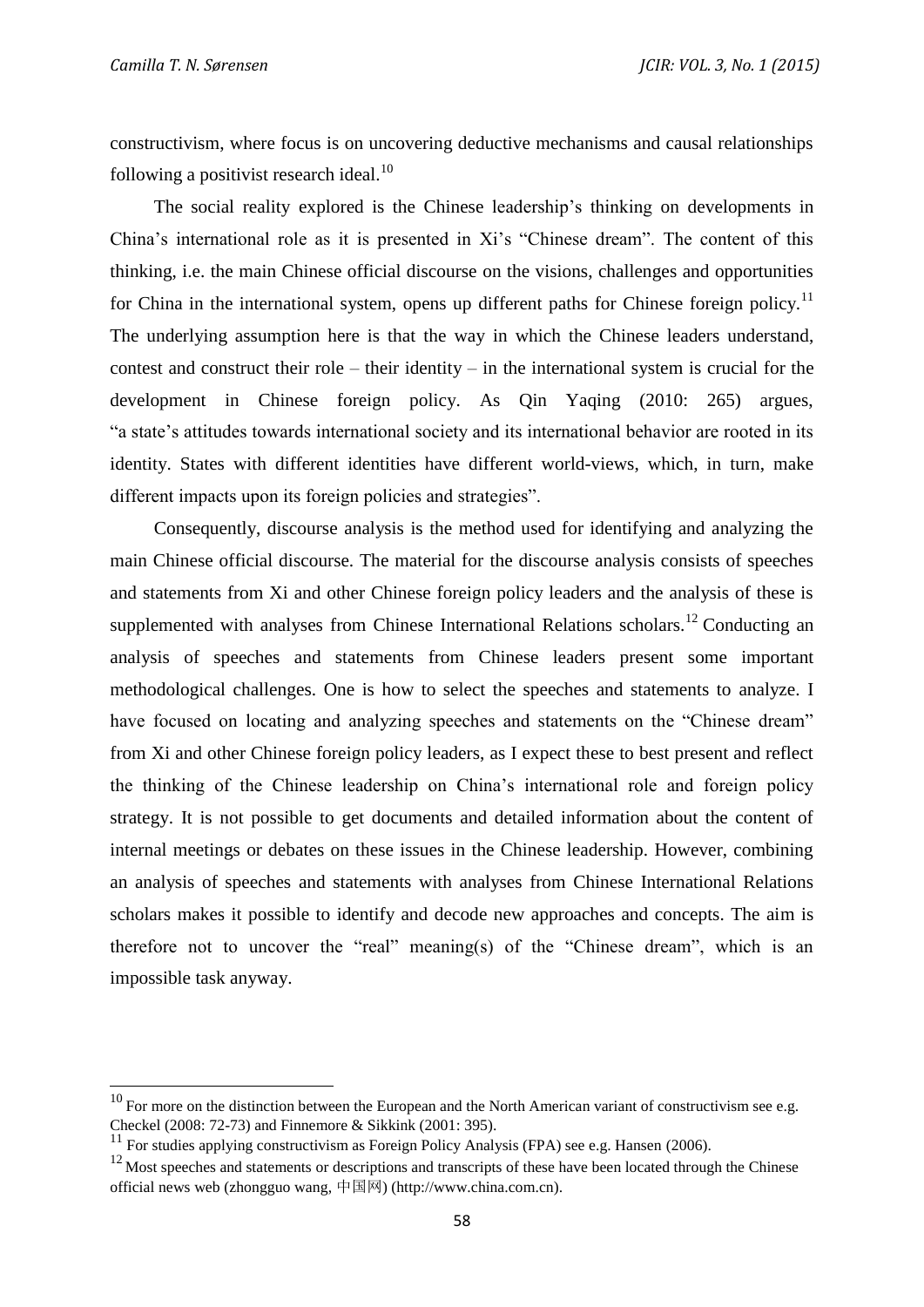#### **Understanding "Striving for Achievement" in Light of the "Chinese Dream"**

Two overall questions are guiding the analysis. Firstly, in their speeches and statements on the "Chinese dream" what do Xi and other Chinese foreign policy leaders say about China's international role and developments herein? And secondly, what does the new emerging concept of "Fen Fa You Wei" seem to imply for Chinese foreign policy behavior?

### *Dreaming about China's Role in the International System*

State Councilor Yang Jiechi's article titled "Implementing the Chinese dream" stands as one of very few attempts from Chinese foreign policy leaders to elaborate on the link between the "Chinese dream" and Chinese foreign policy. In this article, Yang stresses that "the "Chinese dream" requires a peaceful and stable international and neighboring environment and China is committed to realizing the dream through peaceful development". And Yang further points out that "since the "Chinese dream" is closely linked with the dreams of other peoples around the world, China is committed to helping other countries, developing countries and neighboring countries in particular" (Yang, 2013). Such statements indicate how the Chinese leadership seeks to promote the "Chinese dream" internationally as a continuation of China's peaceful development strategy. However, there are some rather innovative elements as well. One new concept often mentioned in the Chinese leaders' speeches and statements is "new type of international relations" (xinxing guoji guanxi, 新型国际关系) that China works for and that is based on win-win cooperation and the peaceful resolution of international and regional disputes. Cf. below, this could be seen as part of a growing Chinese effort to present a specific Chinese approach to inter-state relations. Generally there is much highlighting of "new type", "new approach", etc. in the speeches and statements from the Chinese leaders, especially in the statement titled "China at a new starting point" by Foreign Minister Wang Yi given at the UN General Assembly in September 2013 (Wang, 2013). Another example here is the concept of "a new model of major-country relationship" (xinxing daguo guanxi, 新型大 国关系) seemingly developed to characterize relations between China and the US and presented as "a strategic choice made based on full review of the experience and lessons of history as well as being an inherent requirement of the "two centenary goals" and the overall strategy of peaceful development" (Yang, 2013). In an interview leading up to the summit between Xi and US President Obama in June 2013 in the US, Xi further elaborated on the concept of "a new model of major-country relationship" when he said,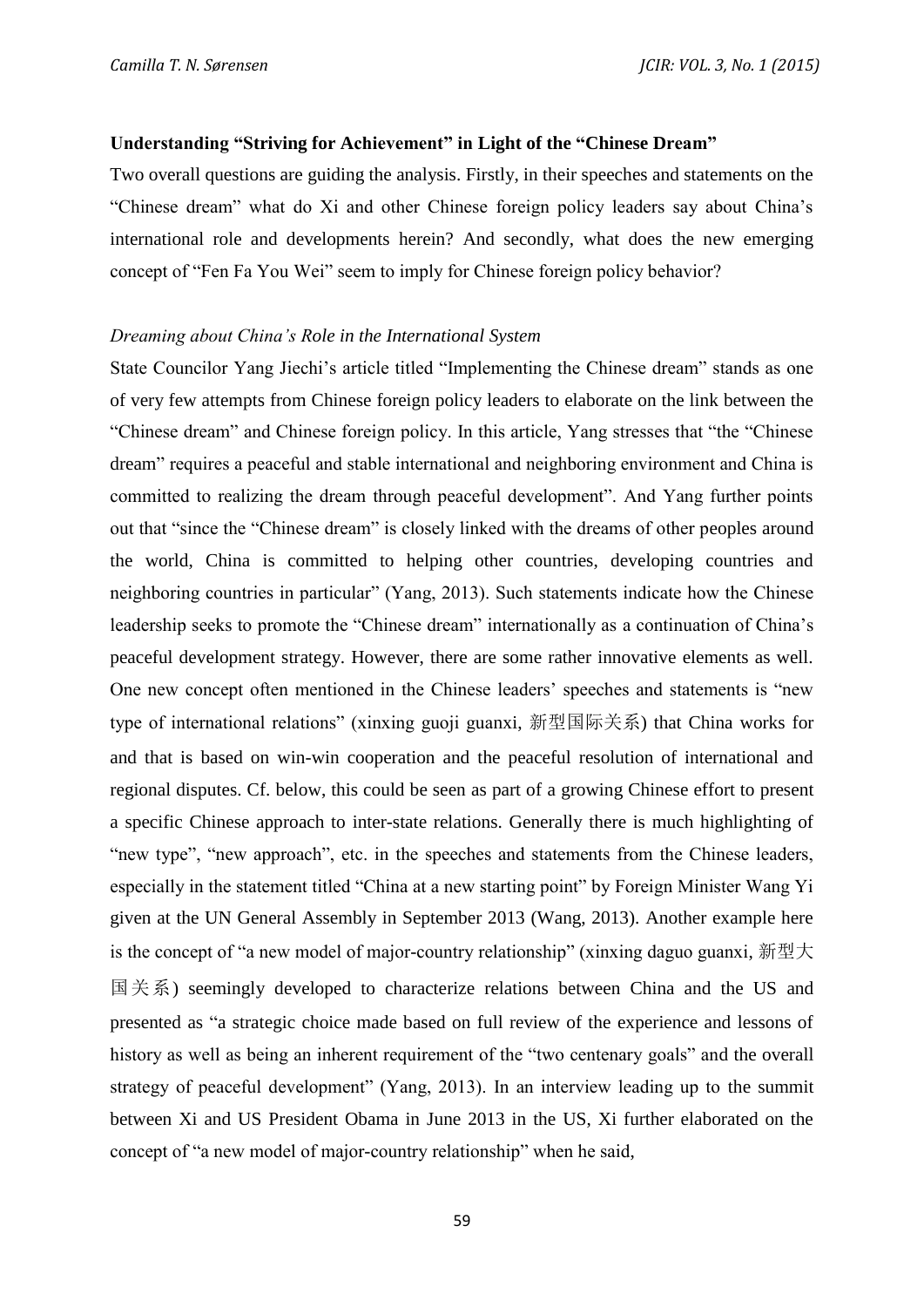China and the US must walk a new road, different from the past where great powers inevitably displayed antagonism and conflict. We must walk a path where both sides must work hard to build a new kind of great power relationship of mutual respect and profit, in order to benefit the people of both nations and the people of the world. This is something that is important to pay attention to in international relations, because good cooperation between the US and China is the cornerstone of a stable world, and a tool for promoting world peace (Xi, 2013f).

Here Xi presents China as a great power – not a developing country as has previously been the preferred term used by Chinese leaders – and Xi's vision is clearly to have China stand and be respected as an equal power to the US.

By promoting the "Chinese dream" internationally as a continuation of China's peaceful development strategy, it also becomes part of the Chinese soft power campaign and hence of Chinese efforts to promote a positive image of itself internationally and thus to counter the "China threat" (zhongguo weixie, 中国威胁) discourse. Wang Yi states directly that "various versions of China threat have surfaced. However, what happened in the past cannot be applied indiscriminately to today's China. The outdated Cold-War mentality has no place in the new era of globalization", and he further reassures that "China would never seek hegemony in the world" (Wang, 2013).

In relation to the above mentioned point about the growing Chinese effort to present a specific Chinese approach to inter-state relations, several Chinese International Relations scholars highlight the "Chinese dream" as an effort from the Chinese leadership to increase international recognition of China's long held ideals and philosophies and, in this way, increase the international respect for China and certain Chinese values and international contributions. It is hence emphasized how the core elements of the "Chinese dream" are peace and harmony, which are ideals pursued by China over thousands of years (cf. e.g. Yue, 2013; Ji et. al.,  $2013$ .<sup>13</sup> Xi has also several times in his speeches on the "Chinese dream" stressed that China as a great power should have a correct view on and approach to upholding "justice" (yi,  $\chi$ ) and seeking "interests" (li,  $\bar{x}$ ). It means that while pursuing one's own interests, it is important to take into account those of others, which at times might mean giving up one's own gains for the sake of justice and fairness (e.g. Xi, 2014b). According to Yang Jiechi, this further implies that China will accommodate other countries' interests rather than seek benefits at their expense, and he stresses that China's policy towards neighboring states

<sup>13</sup> See also the analyses by various Chinese International Relations scholars in the book titled *Interpretation on the New Philosophy of Chinese Diplomacy* (State Council Information Office, 2014).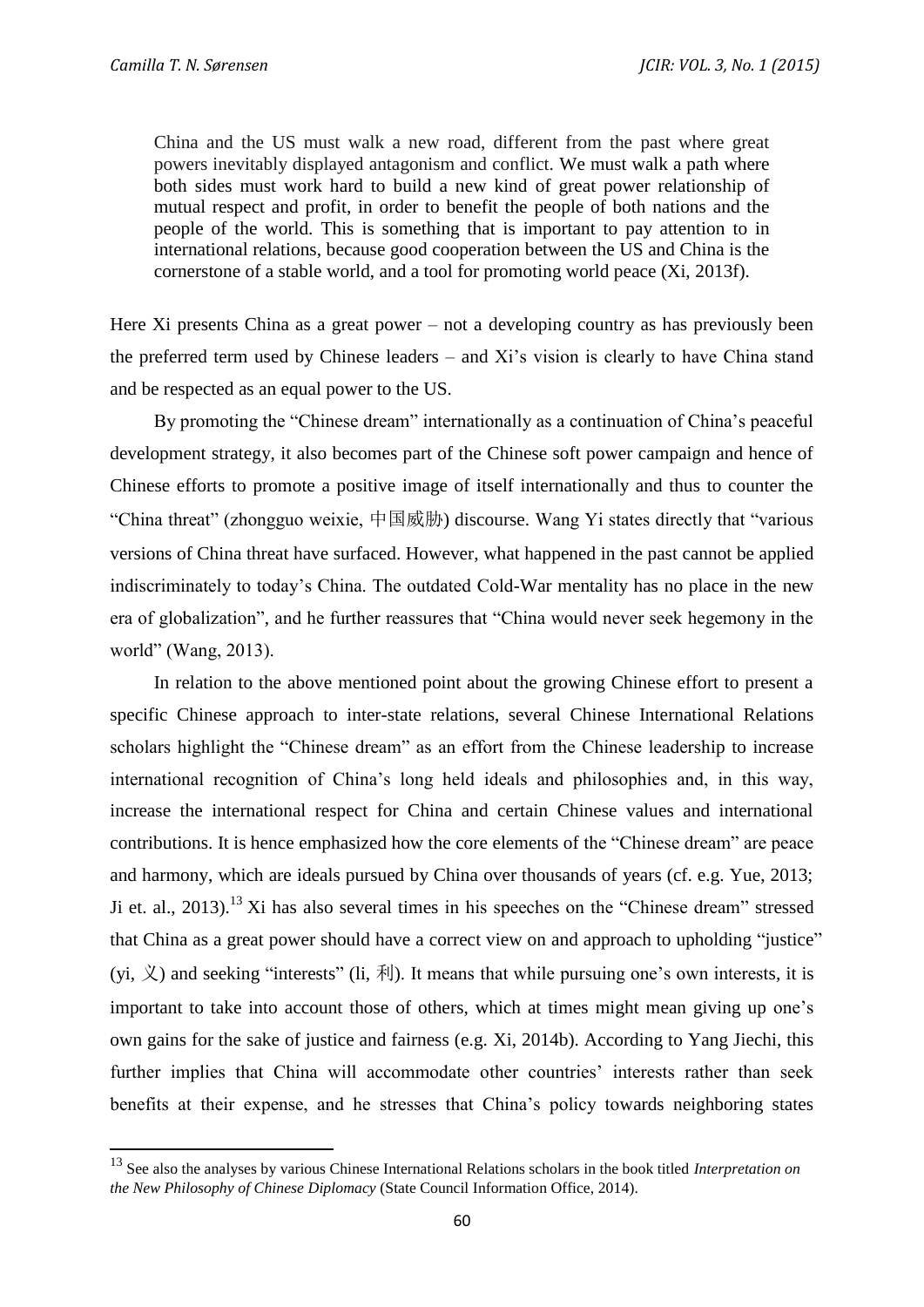should politically insist on the principles of justice, fairness, and morality rather than economic interests (Yang, 2013). The Chinese International Relations scholar Wang Yizhou (2014a: 8) argues that this increased importance of "correct viewpoint on justice and interests" (zhengque de guandian yi he li, 正确的观点义和利) as a guiding principle of Chinese foreign policy under Xi underlines his emphasis on how China should take increasing great power responsibility by e.g. providing more public goods and foreign aid. At the UN General Assembly meeting in September 2013, Wang Yi also touched on the question of how China wants to provide more public goods in the domain of global security. Wang hence stated that,

China will participate in global affairs more actively and comprehensively, closely cooperating with all other countries, handling complex global challenges jointly with others and solving all kinds of difficult issues facing the human race. We will utter China's voice, contribute China's wisdom, put forward China's proposals, demonstrate China's role and work hard to provide more public goods for the international community (Wang, 2013).

Wang further stated that "China will become more active and constructive in participating in and in dealing with international and regional hot issues, in negotiating peace and ending conflicts and in safeguarding world's peace and stability" (Wang, 2013). Along the same lines, Yang Jiechi (2013) highlights innovation, new strategic ideas and new diplomatic initiatives in the development of a "diplomatic theory with Chinese characteristics" (zhongguo tese waijiao lilun, 中国特色外交理论) under Xi. He further states that China's diplomacy under Xi "display[s] such features as rich ideas, clear priorities, firm positions, flexible approaches and distinctive styles". Such statements clearly indicate that there is an ongoing movement away from "Tao Guang Yang Hui" as providing the central guidelines for Chinese foreign policy strategy.

In speeches and statements mentioning the "Chinese dream", Xi and other Chinese foreign policy leaders hence highlight China's peaceful intentions, stronger Chinese international contributions and Chinese aspirations to be a responsible and constructive power in the international system. The Chinese desire for a stable and peaceful world is emphasized several times as one of the cornerstones for the realization of the "Chinese dream", because, as Xi often argues, the two centenary goals, which are the primary goals of the "Chinese dream", cannot be achieved without a stable and peaceful external environment (e.g. Xi, 2013d). Again, there are also hints of how China has something special to offer in referring to long held Chinese ideals and philosophies, and how these, by guiding inter-state relations,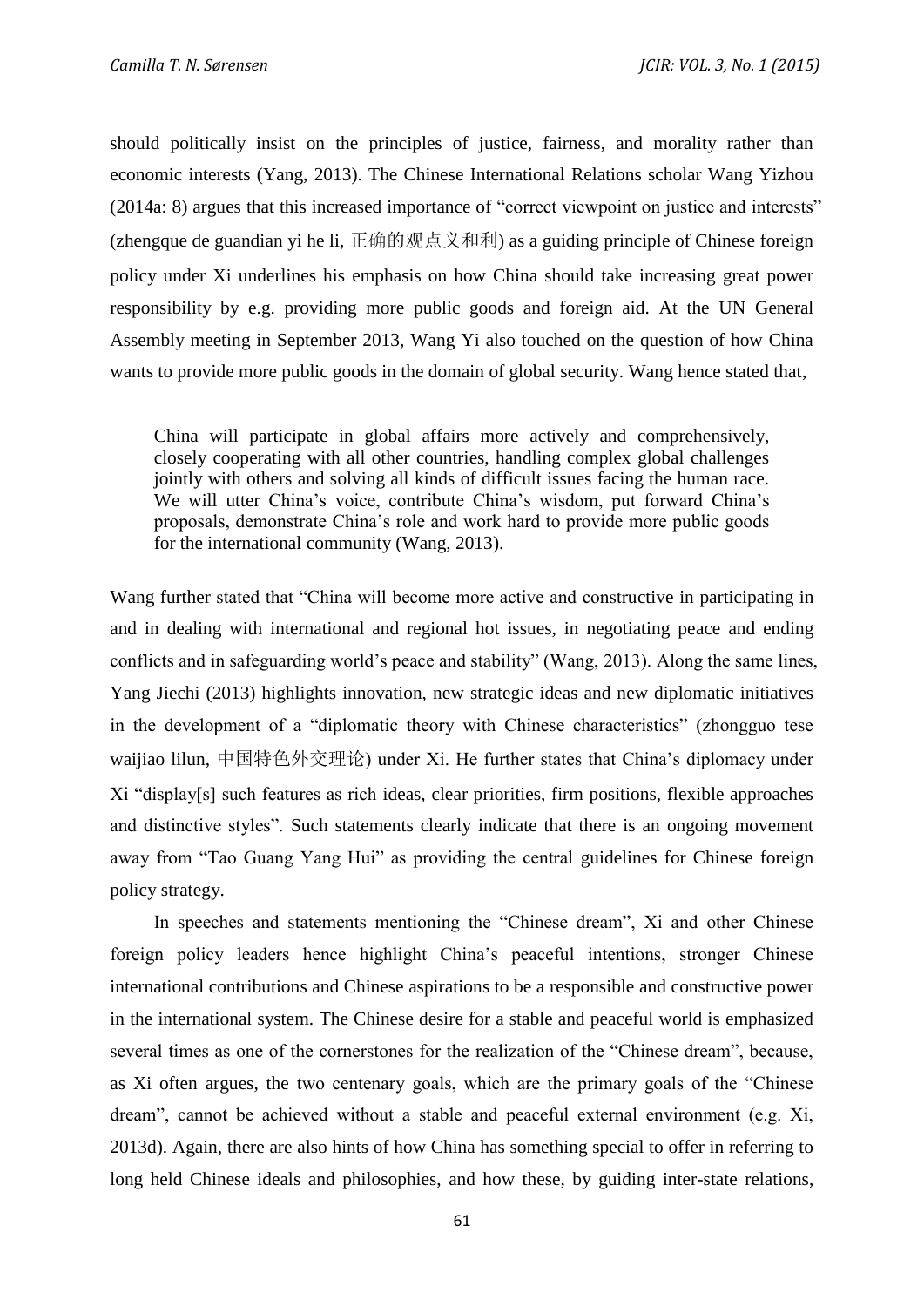could contribute to ensuring a stable and peaceful development in the international system. Furthermore, strong emphasis is put on obtaining international respect and equality for China. In most if not all of Xi's speeches on the "Chinese dream", there is also a clear wish for increasing China's power internationally – to become a "rich and powerful country" (e.g. Xi, 2013e). According to several Chinese International Relations scholars, Xi expresses a longheld Chinese desire to re-establish China as a nation of admiration and importance as was the case during the Tang dynasty (618-907) when China was a cultural and economic center. China should attract – not force – other countries to follow it (e.g. Qin, 2010; Yue, 2013; Ji et. al., 2013).

The "Chinese dream" is, however, not all "peaceful development" and "win-win". A tougher and bolder Chinese approach in relation to safeguarding Chinese sovereignty and core interests is also visible in several of the speeches and statements. This is especially clear in the context of Xi's emphasis on China's rejuvenation presented as China regaining international status, rights and power (e.g. Xi, 2012). Yang Jiechi also stresses that China will always "keep the bottom-line in mind, working for the best, but preparing for the worst". He further highlights how Xi Jinping, while being "firmly committed to peaceful development, will never forsake the legitimate interests or compromise on China's core interests" (Yang, 2013). It is statements like these that lie behind the dominant interpretation in the Western media of Xi's "Chinese dream" as a nationalistic doctrine, and which make especially China's neighbors worry that it implies how China increasingly seeks to resolve disputes in its own way without compromise. The Chinese side, however, seems to consider the process of rejuvenation as a restoration of fairness instead of a gain of advantages over others (Dittmer, 2010; Qin, 2010). Contrary to how the recent Chinese actions in e.g. the South China Sea and in relation to the Diaoyu/Senkaku Islands dispute in the East China Sea are seen as aggressive by many Western observers, the Chinese leaders thus present these as reactive or defensive ways to try to protect territory that, based on history, are rightfully Chinese. However, there is also support in Xi's speeches and statements for the argument that Xi is a different kind of Chinese leader, and that he to a higher degree also wants to "shape" the international system. Here Beijing's declaration of the air defense identification zone (ADIZ) over the East China Sea in December 2013 could be seen as such more proactive effort from Xi to set China's own rules and hence "shape" the further development in the crisis. Related to this, at the "Asian Dynamics Conference" held in Copenhagen in October 2014, Professor Xin Qiang from Fudan University in Shanghai argued that Chinese behavior in relation to the maritime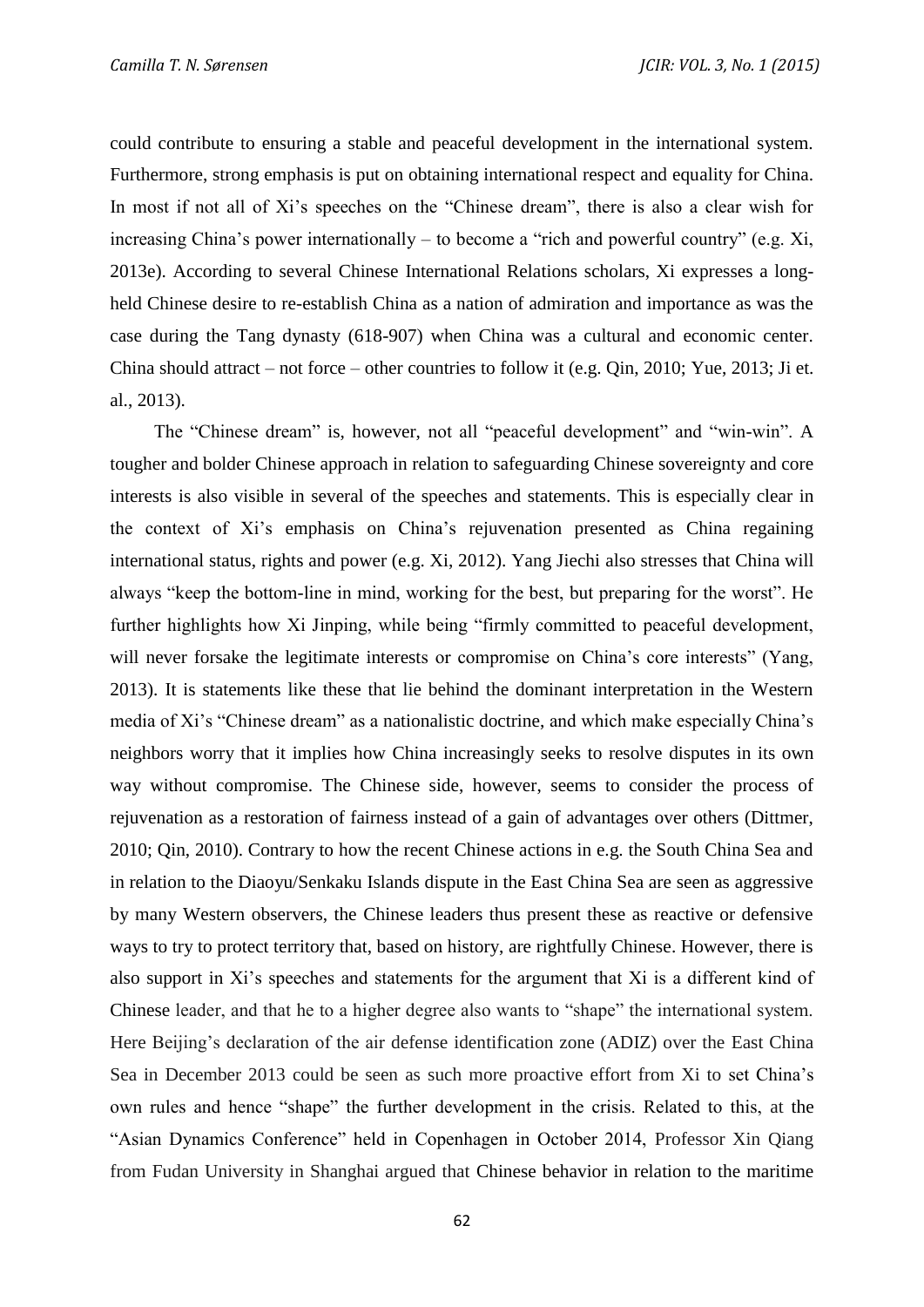territorial disputes in the region has developed from "restrained reactiveness" to "assertive reactiveness" under Xi. Arguably Xi's strong promotion of the three sub-regional economic communities – the new silk road with Central Asia, the maritime silk road with South East Asia, and the economic corridor through South Asia – as well as the Asian Infrastructure Investment Bank (AIIB) initiative could also been seen as Xi's efforts to try to "shape" the further development or integration in regional economics, politics and security. The same goes for his efforts to promote a "community of common destiny" (mingyun gontongti, 命运 共同体) with neighboring states to deepen security cooperation in East Asia with China in the lead (e.g. Xi, 2013g). Xi has specifically argued for the establishment of a China-ASEAN community of common destiny. Here it is interesting how recent emphasis from Xi on a common destiny with East Asian states more clearly includes Chinese pressure for exclusion of the US from the region. The way that China under Xi has started to present its own ideas and maybe even alternatives to the established regional economic, political and security structure could be seen as Chinese efforts to counter-balance the American "rebalance to Asia" strategy. Such efforts are new. At a summit of the Conference on Confidence-Building Measures in Asia (CICA) held in Shanghai in May 2014, Xi outlined his thoughts on the future of security in Asia. He argued that stronger military alliances, e.g. the US military alliances, would be opposed and new security mechanisms would be established, and that China would play a more proactive role in this.<sup>14</sup> According to Xi, China would lead new regional security practices and mechanisms, including setting up a code of conduct for regional security and an "Asian security partnership program" (yazhou anquan hezuo huoban jihua, 亚洲安全合作伙伴计划). Xi also emphasized that Asian security is best dealt with by Asians, which is the first time since the end of the Cold War that a Chinese leader has so clearly criticized and questioned the US role in regional security (Xi, 2014b). This indicates the development of a more self-confident China that under Xi tries to take the initiative and set the rules. This is a new development that also comes with Chinese suggestions on how to solve or manage international security conflicts e.g. in Ukraine.

Besides the soft power and reassuring motive in relation to the international audience, there also seem to be several messages to the domestic audience in many of Xi's speeches and statements related to how Xi with the "Chinese dream" also seeks to promote pride and patriotism (aiguo zhuyi, 爱国主义) in the Chinese population with emphasis on looking to the

 $14$  Some Western scholars and journalists have highlighted Xi's speech as a warning to US allies in the region – see e.g. Heath (2014) and Ruwith (2014).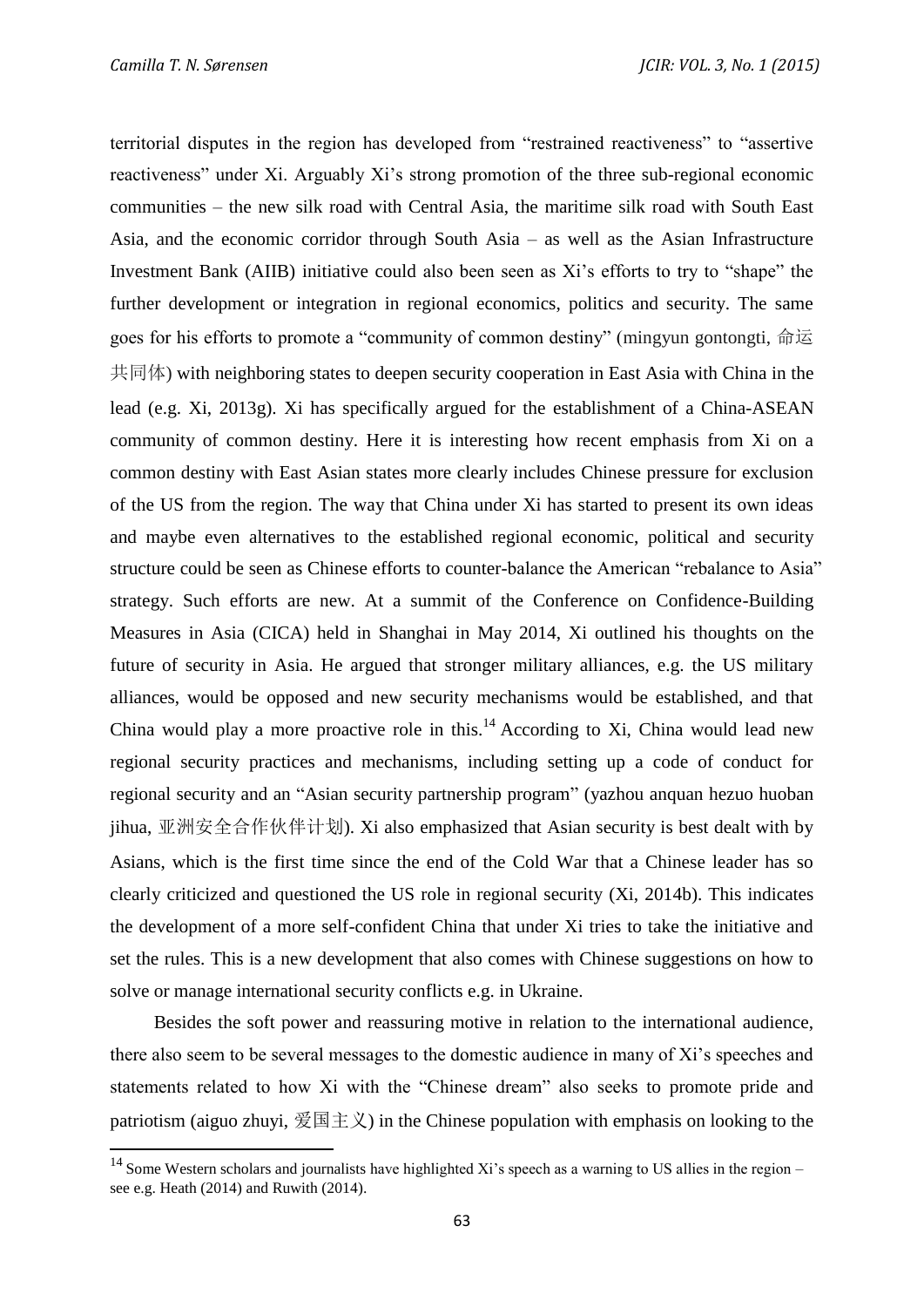future and not only to the past. Xi's patriotism as presented in the "Chinese dream" is thus not only the narrow, aggressive and anti-foreign version that hinges on the "century of humiliation" discourse. Rather than on foreign invasion and exploitation, focus is on the positive elements and strengths in Chinese history and in Chinese ancient civilization with strong calls to revive and be proud of Chinese cultural values, strengths and achievements. In his speech at the first meeting of the 12th National People's Congress in March 2013, Xi hence stressed that,

To achieve the China Dream, we must foster the Chinese spirit, that is, the national spirit centered on patriotism and the spirit of the times centered on reform and innovation. This spirit is the force that rallies the people and pools their strength and that makes the country prosperous and powerful  $(X_i, 2013a)$ .<sup>15</sup>

In an interview with a BRICS media delegation, Xi also said,

The Chinese people are patriotic. Yet we are also a people with a global vision and an international perspective. As its strength grows, China will assume more international responsibilities and obligations within the scope of its capabilities and make greater contribution to the noble cause of world peace and development (Xi, 2013b).

According to the Chinese International Relations scholar Wang Yizhou (2014a: 14), it is possible for Xi to seek to promote a more positive or "rational" nationalism because "current Chinese leaders are less weighed down by historical memories and more driven by future ambitions".

It therefore seems that the point for Xi is not to present China as a great country suffering from oppression nor as a developing country, but rather as a great power where multifaceted development is rapidly taking place and where ambitions and aspirations are growing. Whether Xi is actually trying to present a new narrative is too early and too difficult to say. As mentioned above, the "century of humiliation" narrative is a key element of the Chinese national identity and therefore any effort to create a new national story or master narrative is a huge and complex task. The "Chinese dream" is also still based on the humiliation narrative, but it does direct focus more on the future and presents a more positive

<sup>&</sup>lt;sup>15</sup> For a detailed analysis and discussion of the effort to change the national story or master narrative from the "century of humiliation" focus, see e.g. Wang (2012).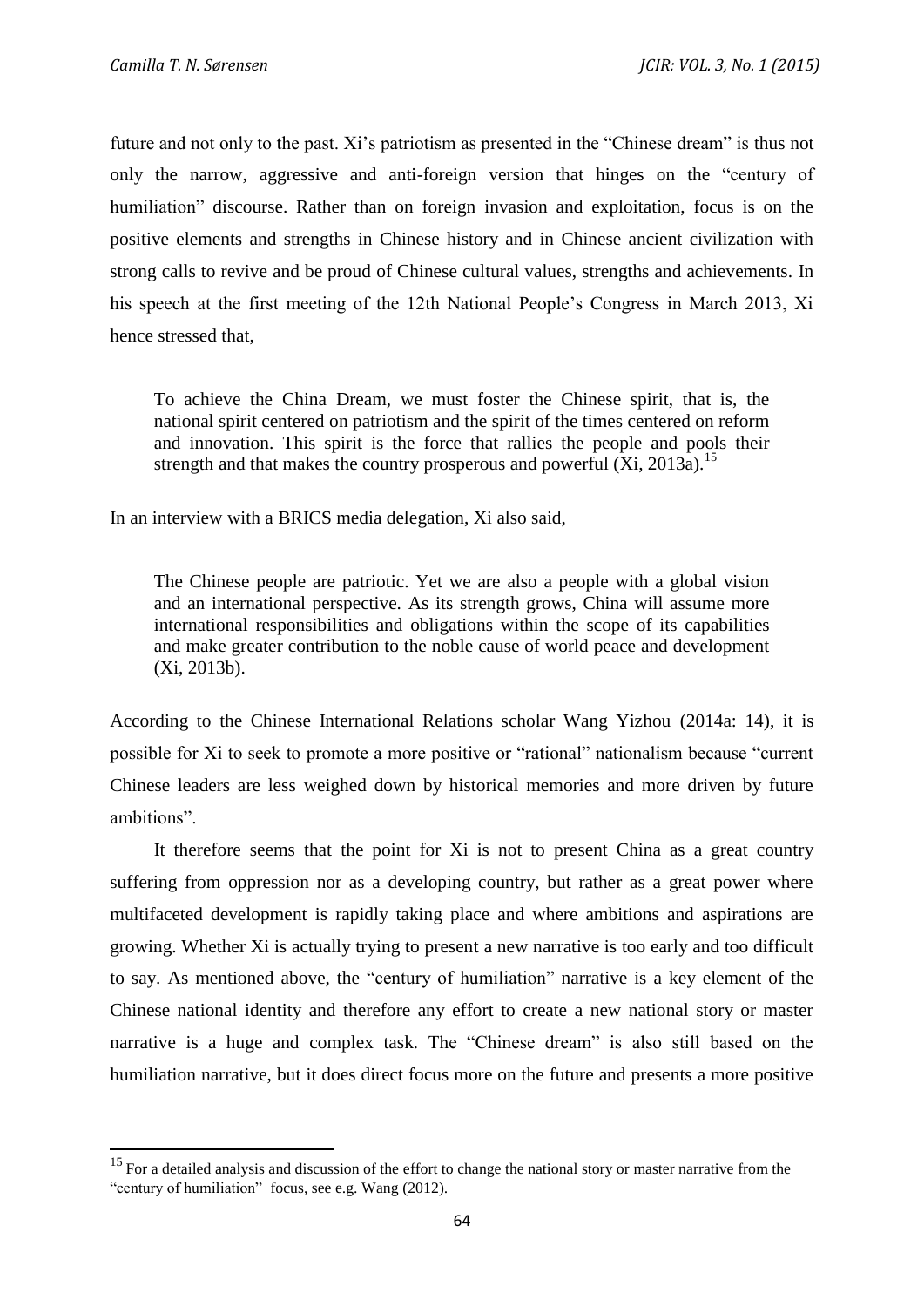attitude to China's relations with the international system.<sup>16</sup> Further in relation to this, Xi, in his speech held at the Moscow University of International Relations in March 2013, declared that,

Because of the sufferings China endured due to foreign invasion and civil war, the Chinese truly know the value of peace, and more than anything need to carry out our national construction in a peaceful environment, so as to constantly improve the lives of the people. China will firmly keep on the path of peaceful development without straying, to devote ourselves to promoting an open development, a cooperative development, and a development of mutual benefit, while at the same time calling on all nations to jointly walk the path of peaceful development. China will from beginning to end pursue a defensive national defense policy, and not engage in arms races, and not pose a military threat towards any nation. What China's developmental expansion provides the world are more opportunities, and not threats of any kind. The "China dream" that we wish to realize not only benefits the Chinese people, but the people of all nations (Xi, 2013c).

To sum up, the main points to take away from Xi's and other Chinese foreign policy leaders' speeches and statements on the "Chinese dream" as they relate it to developments in China's international role and foreign policy strategy are, firstly, that China under Xi aims to take on more international responsibilities, but also to "shape" the international system to a higher degree and increasingly present Chinese ideas and solutions to international conflicts and crises. Secondly, that China wants respect and to be treated on equal footing, and, thirdly, that China will never compromise on China's sovereignty and core interests. In the statements and speeches on the "Chinese dream" new thinking on China's international role is clearly evident. It is, however, still too early to judge the degree to which Xi is actually seeking to reshape China's foreign policy strategy away from the cautious tone and guidelines promoted under Deng Xiaoping, but there is surely a movement away from "Tao Guang Yang Hui" as providing the central guidelines for Chinese foreign policy strategy. This leads to the discussion of the new emerging concept "Fen Fa You Wei".

# *Striving for What Kind of Achievement in Chinese Foreign Policy and How?*

In October 2013 Xi hosted a conference on Chinese regional diplomacy where all members of the Standing Committee of the CCP attended. The goal of the conference was to guide

 $16$  As Callahan (2015) states, the "Chinese dream" is not just a positive expression of national aspirations, but it is also at the same time a negative remembrance that cultivates an anti-Western and anti-Japanese form of Chinese identity, and it therefore strengthens what he calls a "pessoptimistic nationalism" in China.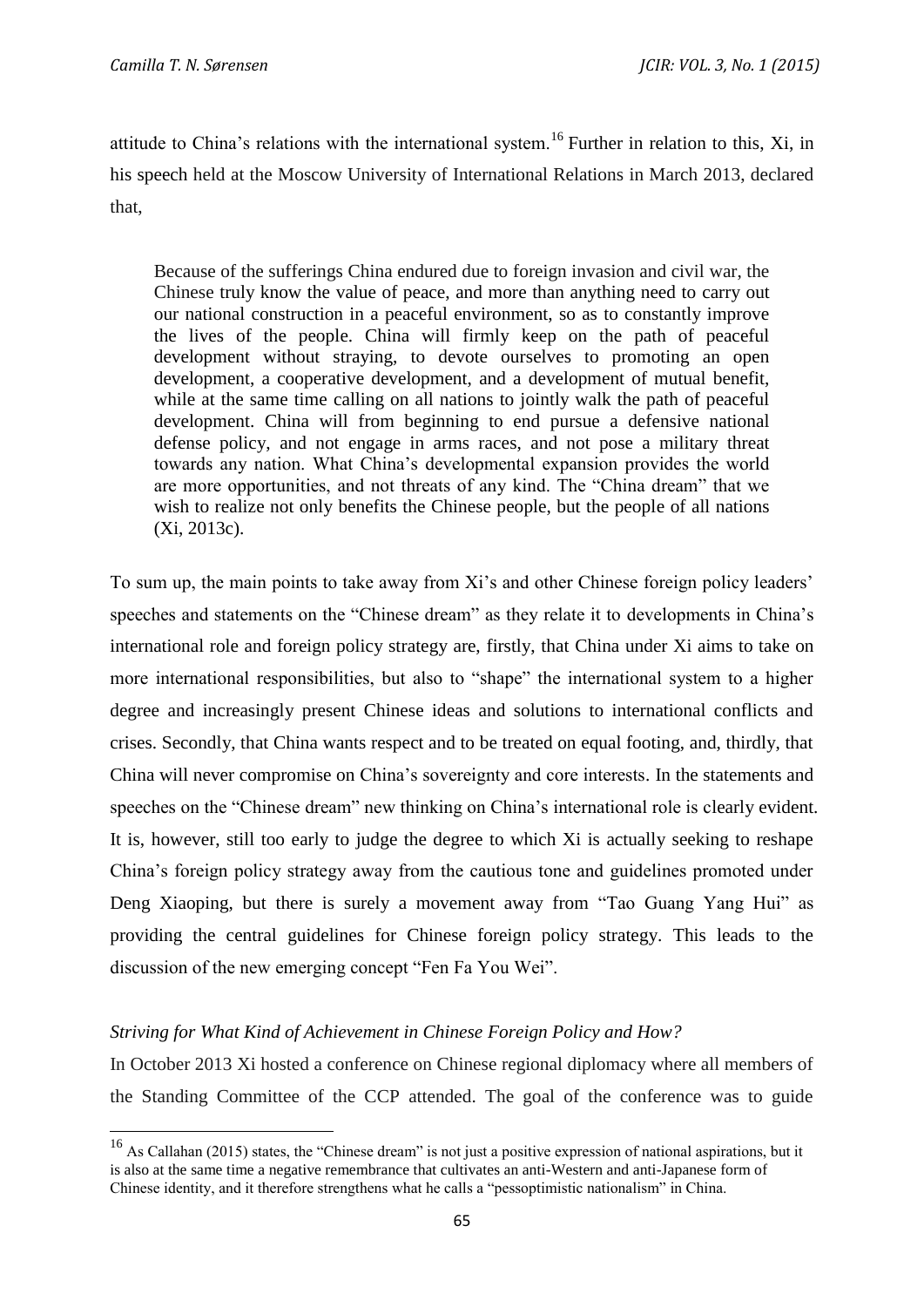China's diplomatic work with neighboring countries in the new situation.<sup>17</sup> This was the highest level conference on foreign policy since the founding of the PRC in 1949. In Xi's speech at the conference, he strongly urged Chinese diplomats to adopt the principles or guidelines of "Fen Fa You Wei" (奋发有为, "strive for achievement"), "Gengjia Jiji" (更加 积极, "be more active") and "Gengjia Zhudong" (更加主动, "take greater initiative") (Xi, 2013g; Glaser and Pal, 2014: 1-4). Wang Yi has used other Chinese phrases to highlight the turn to a more proactive foreign policy strategy, e.g. "Zhudong Jinqu" (主动进取, "take initiative"), "Jiji Jinqu" (积极进取, "actively go in"), "Jiji Waijiao" (积极外交, "active foreign policy").<sup>18</sup> Wang Yi has also stated that "last year the most distinctive feature of Chinese diplomacy is being very proactive" (Zhang, 2014; Zhai, 2014). Professor Zhai Kun (2014), the Director of the Institute of World Political Studies at China Institute of Contemporary International Relations (CICIR) – a think tank in Beijing closely related to the Ministry of State Security – argues that this proactivity is demonstrated in three aspects. Firstly, the establishment of the new national security commission. Secondly, the efforts to jointly use different instruments, e.g. economic, political, military and non-governmental, in a comprehensive and integrated way in Chinese foreign policy. Thirdly the efforts to combine strength and gentleness in relation to major hot spot issues and questions related to China's rights and interests. According to Zhai (2014), the overall purpose is to ensure that China can influence rules and shape developments and events in order to more effectively safeguard Chinese interests and to ensure international status and respect for China as a country that cannot be bullied or ignored.

While it is still not clear whether there have been any official sanctioned new overall guidelines for Chinese foreign policy, it hence seems clear that there is a movement away from Deng Xiaoping's guidelines.<sup>19</sup> Arguably if there is a change underway from "Tao Guang" Yang Hui" to "Fen Fa You Wei" then a change in the overall official assessment of China's security environment (shi, 势) away from Deng's assessment of "peace and development"

 $17$  Specifically, Chinese media reported that the conference aimed to establish the strategic objectives, basic guidelines, and overall set-up of the peripheral diplomatic work in the next five to ten years, and define the line of thinking on work and the implementation plans for resolving major issues facing peripheral diplomacy (Xinhua, 2013).

<sup>&</sup>lt;sup>18</sup> Professor Wang Yizhou (2014: 10) argues for a shift in China's diplomatic philosophy from "Tao Guang" Yang Hui" to "Jiji Zuowei" (积极作为, "actively accomplish"). See also the analyses by various Chinese International Relations scholars in the book titled *Interpretation on the New Philosophy of Chinese Diplomacy* (State Council Information Office, 2014).

<sup>19</sup> For Deng Xiaoping's "28 character guidelines" see e.g. Dittmer (2010: 52).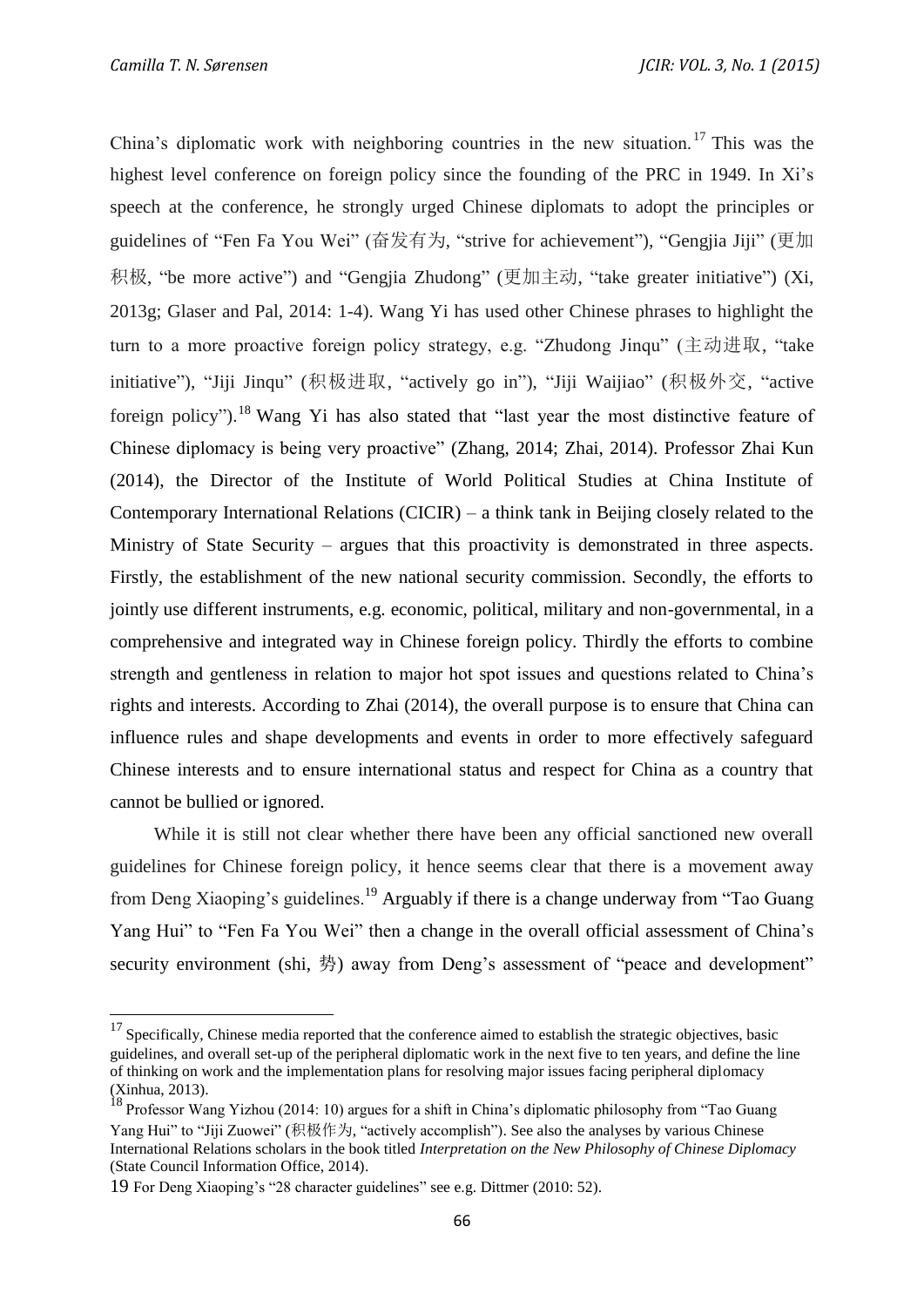(heping yu fazhan, 和平与发展) is also underway.<sup>20</sup> The question is therefore also if this is the case? Is it no longer "peace and development"? Professor Yan Xuetong (2014) argues that the overall assessment in the Chinese leadership of China's security environment is changing. Instead of "peace and development", the dominant overall assessment is that the probability of conflict with other states is increasing, and therefore the general trend implies that China needs to confront rather than avoid the issue of conflict. Glaser & Pal (2014) also argue that Beijing has quietly discarded Deng Xiaoping's guidelines, and they support this by highlighting how several of their Chinese sources reveal that Deng's "Tao Guang Yang Hui" directive is no longer referenced in internal meetings and party documents.

So what does the "Fen Fa You Wei" concept imply for Chinese foreign policy strategy and behavior? According to Yan Xuetong, who has written extensively on the concept, it implies that China will begin to treat friends and enemies differently and use more instruments in its diplomacy, e.g. isolation, sanctions and alliances, in order to increase the dependence of China's neighbors on good relations with China, and in order to ensure that their interests are closely aligned with China's interests. It further implies that China will gradually move away from its non-alliance principle and start to provide security protection and economic benefits to selected states. Following Yan, the focus of China's relations with neighboring states will therefore change from ensuring economic relations with – and economic gains for – neighboring states to ensuring political and security relations and to setting up political goals rather than economic goals with the overall aim of increasing China's strategic credibility and of shaping a favorable international and regional environment for China national rejuvenation (Yan, 2014; Liu, 2013b). In other words, China will begin more actively to use China's stronger economic and military instruments in a kind of "carrot and stick" or "divide and conquer" diplomacy, where special emphasis is given to China's neighboring states encouraging them to align their interests with China's development or "rise". The states that support and play a constructive role in China's development will receive economic, security and other benefits, whereas the states that oppose and seek to prevent China's development will be ignored or punished. Yan (2014: 169) highlights that this is also where Xi's different silk road initiatives come in as an important part of China's new foreign policy strategy. These are to cover three strategic areas of focus – the new silk road with Central Asia, the maritime silk road with South East Asia, and the

<sup>20</sup> For more on the ancient Chinese concept of "shi", which best translates into the configuration of power and the general trend/dynamic (in the international system), see Wang (1994) and Zhu (2010: 17-19, 21-37).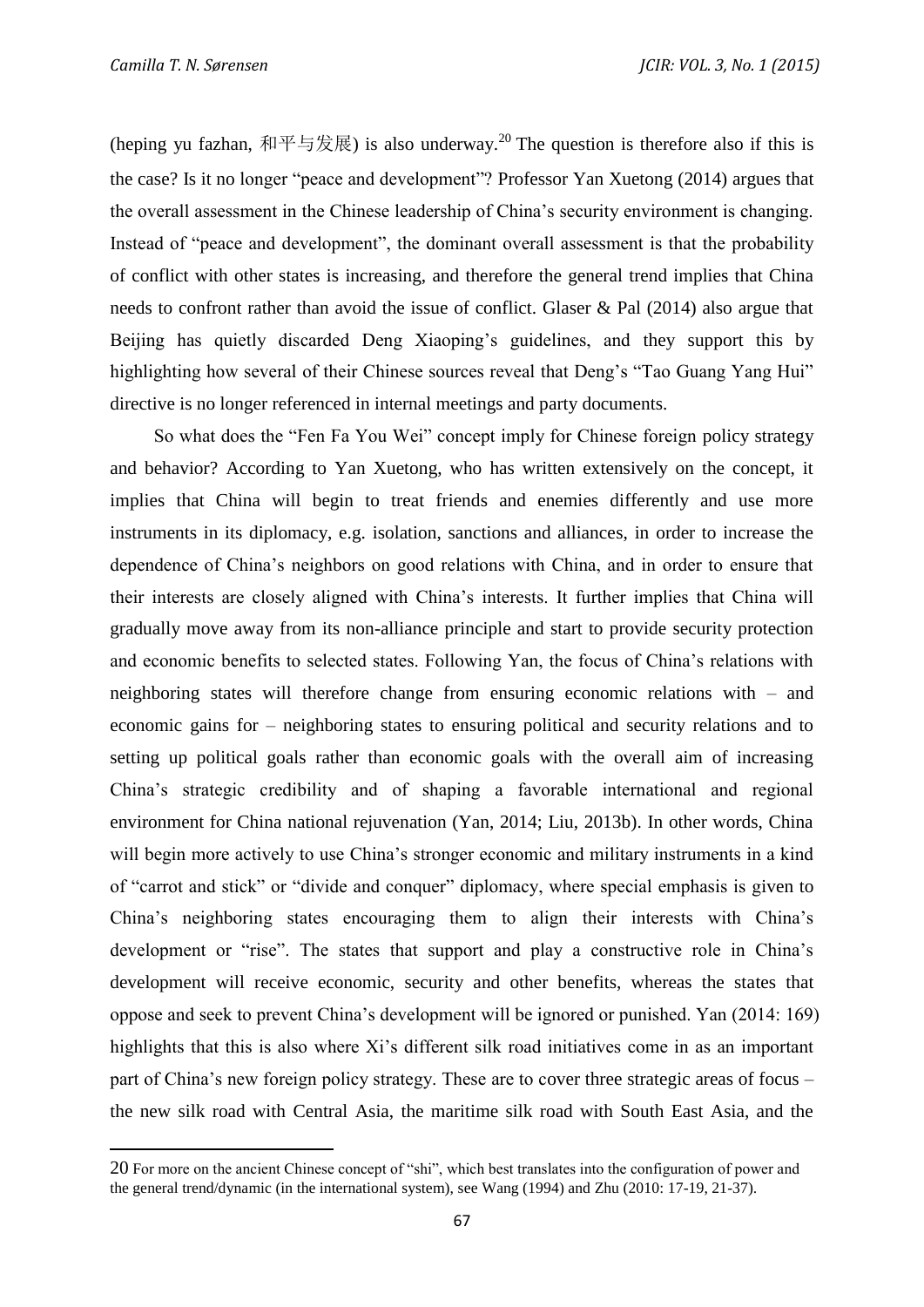economic corridor through South Asia – and the states affected should expect to see much more willingness from China to reward support for China's development and interests. Yan (2014: 183-184) admits that the biggest risk of a strategy following the "Fen Fa You Wei" concept is misperception, where the strategy could easily be perceived as an aggressive strategy, which could further lead to military confrontation with some of China's neighbors especially Japan. China therefore needs to implement the strategy very delicately in order to avoid being seen as an aggressive power. Arguably with the growing perception in the Western academic and political debate and literature about a more assertive Chinese foreign policy since 2008/2009, the implementation of the strategy, which, according to Yan, has already started, has not been very successful in this regard so far.

To sum up, the main implications from the "Fen Fa You Wei" concept for Chinese foreign policy strategy are that Chinese foreign policy is no longer to focus on keeping a low profile but rather to start showing – and using – capabilities and claiming or "striving" for leadership, especially in the region. What does all this then say about future developments in Chinese foreign policy behavior? In recent years, China has become more assertive and aggressive on some issues and in some areas, especially in the region. Also, China under Xi has become more confident in promoting China's own ideals about the development in the international system and in China's role in this, and also in presenting its own diplomatic concepts and initiatives and more proactively seeking to "shape" events and developments. The analysis above indicates that such developments are to be expected to continue and even to a higher degree. The developments in the international system that China promotes are still within the existing international system, and Xi is not advocating any overthrow of the existing international system. There are, however, stronger Chinese demands under Xi for international respect, dignity and status as well as for treatment on equal footing with the US. Also, Xi seems less afraid than previous Chinese leaders to act on and talk openly about China's strengths – and the use of these – in the international system. In other areas of Chinese diplomacy and foreign policy there is more continuity and China still seeks to maintain a "low profile". So a kind of ad hoc approach and learning process or "crossing the river by feeling for the stones" (mozhe shitou guohe, 摸着石头过河) approach still seems to best characterize the overall development in Chinese foreign policy behavior rather than a new overall guiding strategy or master plan. However, as the analysis above indicates, this does not mean that such new overall guiding strategy or master plan is not being discussed and worked on in China today.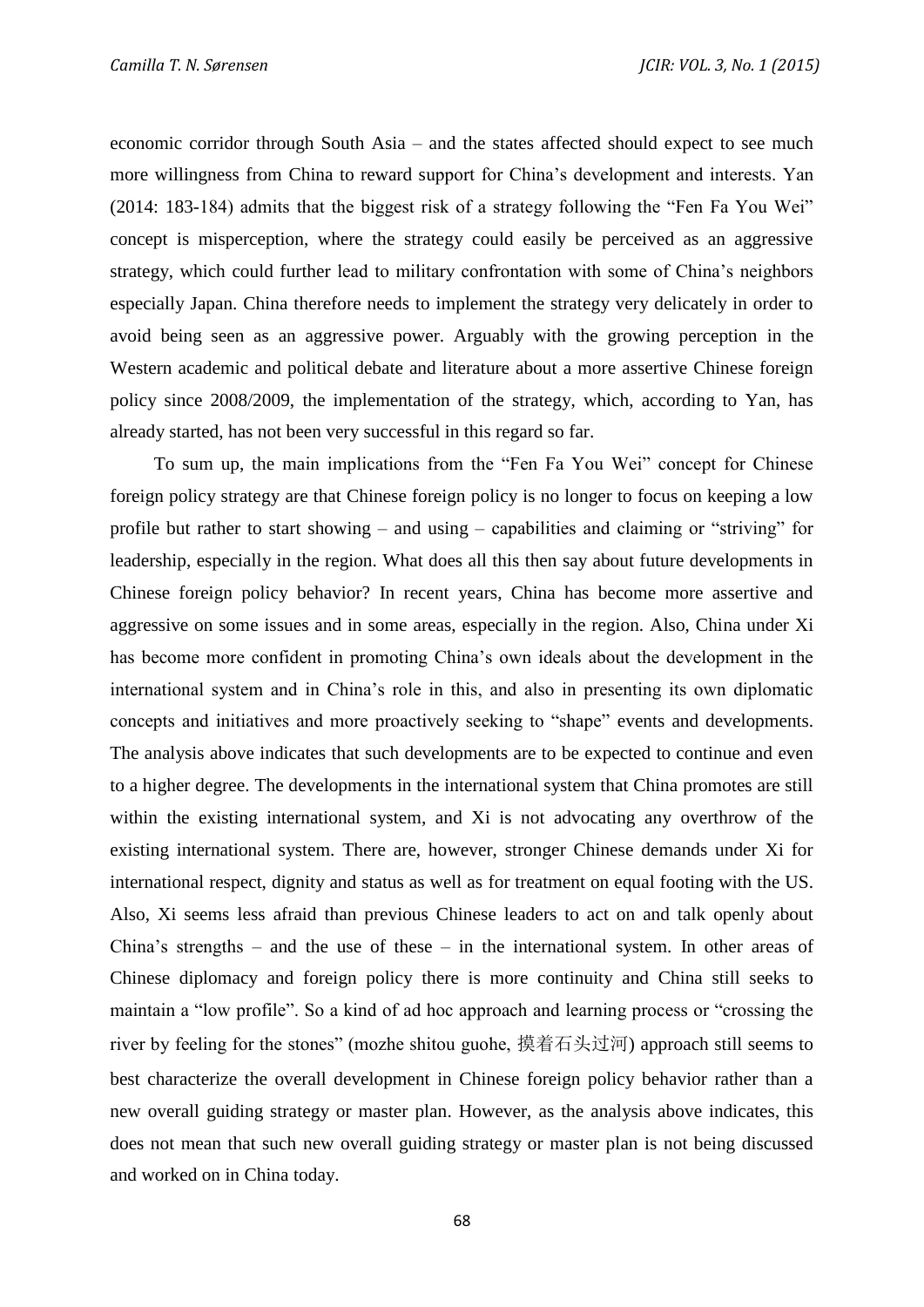## **Conclusion**

The above analysis is still very preliminary but it does support a gradual development of new thinking and a new approach in China's foreign policy strategy under Xi that point to big changes in the way that China engages with the international system. Further research is needed and it seems especially important to focus on the implications of the domestic focus in the Chinese leadership – that is their focus on meeting the growing domestic expectations to the role that China will play in the international system in the years to come. The more aggressive features of Chinese foreign policy in recent years clearly also relate to the need for Xi to meet growing domestic criticisms and stronger calls for a tougher foreign policy and for taking more action on sovereignty issues. This is, for example, the case in the South China Sea and in relation to the Diaoyu/Senkaku Islands dispute in the East China Sea, where Xi in several incidents apparently has yielded to the domestic pressures (Zhao, 2013). Another interesting and important question to look further into is whether there is a developing consensus in China – in the leadership and among Chinese International Relations scholars – on what China's visions and objectives at the international level should and could be (cf. e.g. Shambaugh, 2011). As mentioned above, it seems that Xi, as the first Chinese leader since Deng, is visionary and strong enough to push through a rethinking of China's foreign policy strategy – the increased use of concepts such as "Fen Fa You Wei" supports this. However, whether this is the case and what his visions and objective then might be and how they presently evolve require more research.

### **References**

Callahan, William A. 2015. "What Can the China Dream "Do" in the PRC?" *The Asan Forum*. January-February. Available at http://www.theasanforum.org/what-can-the-china-dream-doin-the-prc/ [Accessed on April 28, 2015]

Checkel, Jeffrey. T. 2008. "Constructivism and Foreign Policy". In Steven Smith, Amelia Hadfield and Tim Dunne, eds. *Foreign Policy. Theories. Actors. Cases*. Oxford: Oxford University Press.

Dittmer, Lowell. 2010. "On China's Rise". In Brantly Womack, ed. *China's Rise in Historical Perspective*. New York: Rowman & Littlefield.

Finnemore, Martha and Kathryn Sikkink. 2001. "Taking Stock: The Constructivist Research Program in International Relations and Comparative Politics". *Annual Review of Political Science*. 4: 391-416.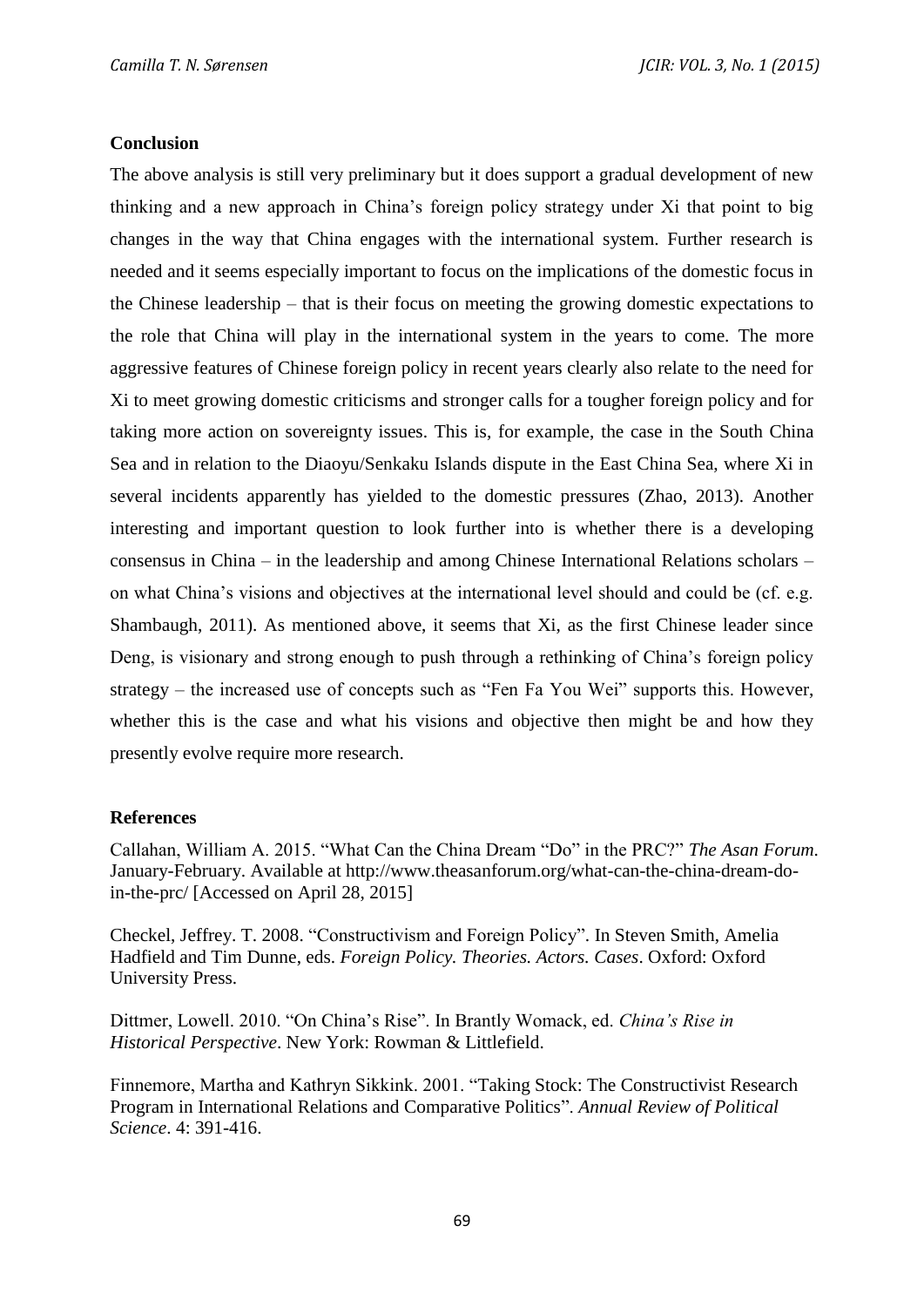Glaser, Bonnie and Deep Pal. 2014. "Is China's Charm Offensive Dead?" *China Brief*. 14(15): 8-11.

Hansen, Lene. 2006. *Security as Practice: Discourse Analysis and the Bosnian War*. London and New York: Routledge.

Heath, Timothy R. 2014. "China and the U.S. Alliance System". *The Diplomat*. June 11. Available at http://thediplomat.com/2014/06/china-and-the-u-s-alliance-system/ [Accessed on April 28, 2015]

Jensen, Pernille. 2014. *Visions for the Future: An Analysis of the China Dream Narrative and its Potential Implications for China's Relationship with the World.* Master Thesis at The Department of Cross-Cultural and Regional Studies, University of Copenhagen/Institute of International Education, Zhejiang University. May.

Ji, Yanjing et. al. 2013. "Origins of The Chinese Dream". *Civilization.* November. Available at http://english.cntv.cn/special/newleadership/chinesedream02.html [Accessed on April 28, 2015]

Johnston, Alastair Iain. 2013. "How New and Assertive Is China's New Assertiveness?" *International Security.* 37(4): 7-48.

Liu, Mingfu [刘明福]. 2009. *Zhongguomeng: houmeiguo shidai de daguo siwei yu zhanlue dingwei,* (China Dream: The Great Power Thinking and Strategic Positioning of China in the Post-American Age), [中国梦: 后美国时代的大国思维与战略定位]. Beijing: Zhongguo youyi chuban gongsi

Liu, Qibao [刘奇葆]. 2013a. "Guanyu zhongguo tese shehuizhuyi lilun tixi de ji dian renshi" (Some point of understanding concerning the theoretical structure of socialism with Chinese characteristics), [关于中国特色社会主义理论体系的几点认识]. Renmin Ribao (*People's Daily*)*.* August 7.

Liu, Yanqing [刘砚青]. 2013b. "Cong tao guang yang hui dao fen fa you wei, zhongguo jueqi shi buke dang" (From tao guang yang hui to fen fa you wei, the trend of China's rise cannot be blocked), [从韬光养晦到奋发有为, 中国崛起是不可挡]. Zhongguo Jingji Zhoukan (China's Economic Weekly). November 11. Available at http://finance.ifeng.com/a/20131111/11054882 0.shtml [Accessed on April 28, 2015]

Nathan, Andrew J. and Andrew Scobell. 2012. *China's Search for Security*. New York: Columbia University Press.

Page, Jeremy. 2013. "For Xi, A China Dream of military power". *Wall Street Journal.* March 13. Available at http://www.wsj.com/articles/SB10001424127887324128504578348774040546346 [Accessed on April 28, 2015]

Qin Yaqing. 2010. "Struggle for Identity: A Political Psychology of China's Rise". In Brantly Womack, ed. *China's Rise in Historical Perspective.* New York: Rowman & Littlefield.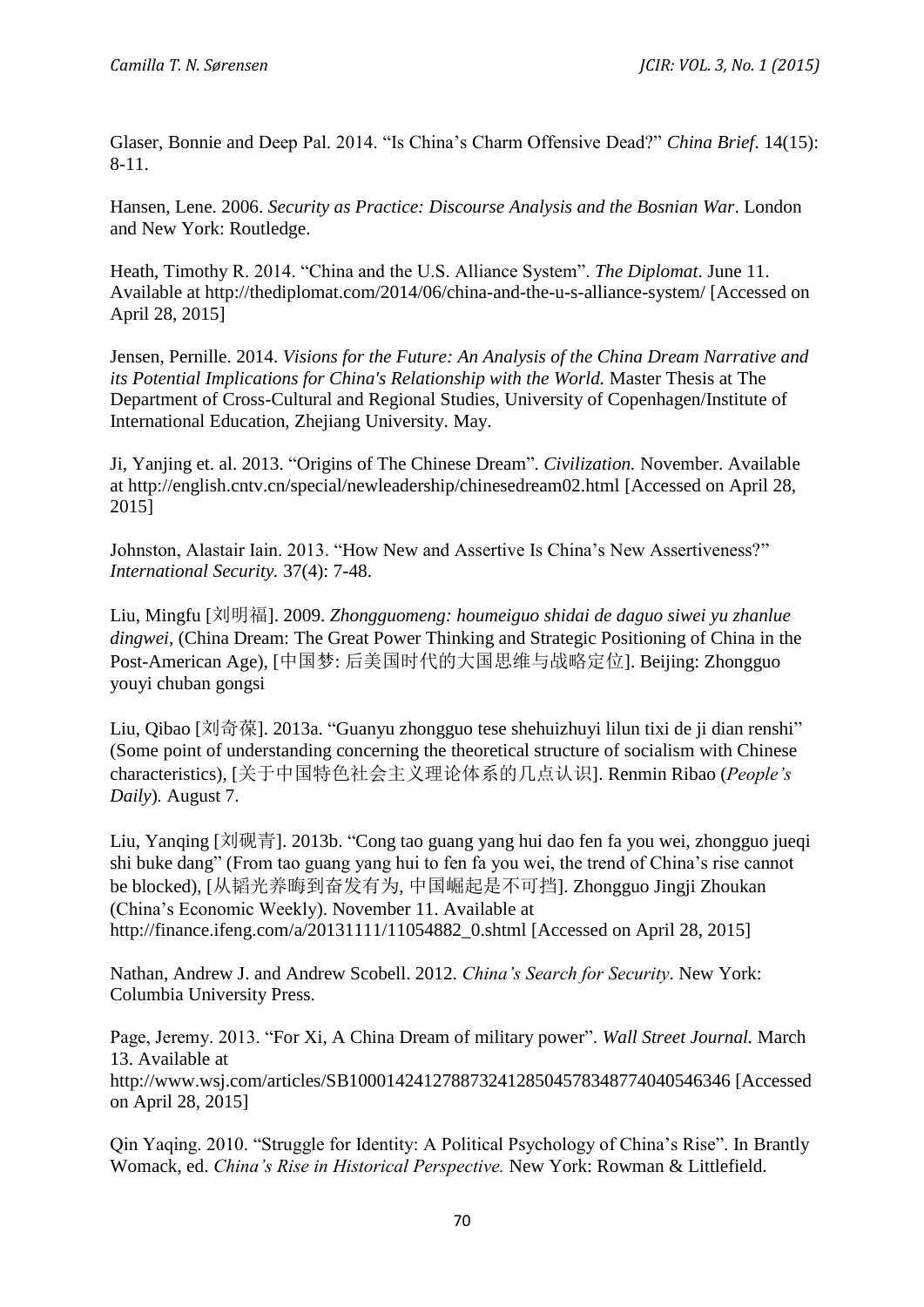Ruwith, John. 2014. "China's Xi Issues Veiled Warning to Asia over Military Alliances". *Reuters*. May 21. Available at http://www.reuters.com/article/2014/05/21/us-china-xiidUSBREA4K02V20140521 [Accessed on April 28, 2015]

Shambaugh, David. 2011. "Coping with a Conflicted China". *The Washington Quarterly*. 34(1): 7-27.

Swaine, Michael D. 2010. "Perceptions of an Assertive China". *China Leadership Monitor.* 32: 1-19.

The Economist. 2013. *Xi Jinping and the Chinese dream.* May 4. Available at http://www.economist.com/news/leaders/21577070-vision-chinas-new-president-shouldserve-his-people-not-nationalist-state-xi-jinping. [Accessed on April 28, 2015]

Wan, Min. 2013. "Xi Jinping's China Dream: Same Bed, Different Dreams?". *The Asan Forum*. August 2. Available at http://www.theasanforum.org/xi-jinpings-china-dream-samebed-different-dreams/ [Accessed on April 28, 2015]

Wang, Jisi. 1994. "International Relations Theory and the Study of Chinese Foreign Policy: A Chinese Perspective". In Thomas W. Robinson and David Shambaugh, eds. *Chinese Foreign Policy: Theory and Practice*. Oxford: Oxford University Press.

Wang, Jisi. 2011. "China's Search for a Grand Strategy". *Foreign Affairs.* 90(2): 68-80.

Wang, Yizhou. 2014a. "China's New Foreign Policy: Transformations and Challenges Reflected in Changing Discourse". *Asan Forum*. March 21. Available at http://www.theasanforum.org/chinas-new-foreign-policy-transformations-and-challengesreflected-in-changing-discourse/ [Accessed on April 28, 2015]

Wang, Zheng. 2012. *Never Forget National Humiliation: Historical Memory in Chinese Politics and Foreign Relations.* New York: Columbia University Press.

Wang, Zheng. 2014b. "The Chinese Dream: Concept and Context". *Journal of Chinese Political Science.* 19(1): 1-13.

Yan, Xuetong. 2014. "From Keeping a Low Profile to Striving for Achievement". *The Chinese Journal of International Politics*. 7(2): 153-184.

Yang, Jiechi. 2013. "Implementing the Chinese dream". *The National Interest*. September 10. Available at http://nationalinterest.org/commentary/implementing-the-chinese-dream-9026 [Accessed on April 14, 2015]

Yue, Daiyu. 2013. "The Chinese Dream Can Enrich World Civilization". *Civilization*. November. Available at http://english.cntv.cn/special/newleadership/chinesedream01.html [Accessed on April 28, 2015]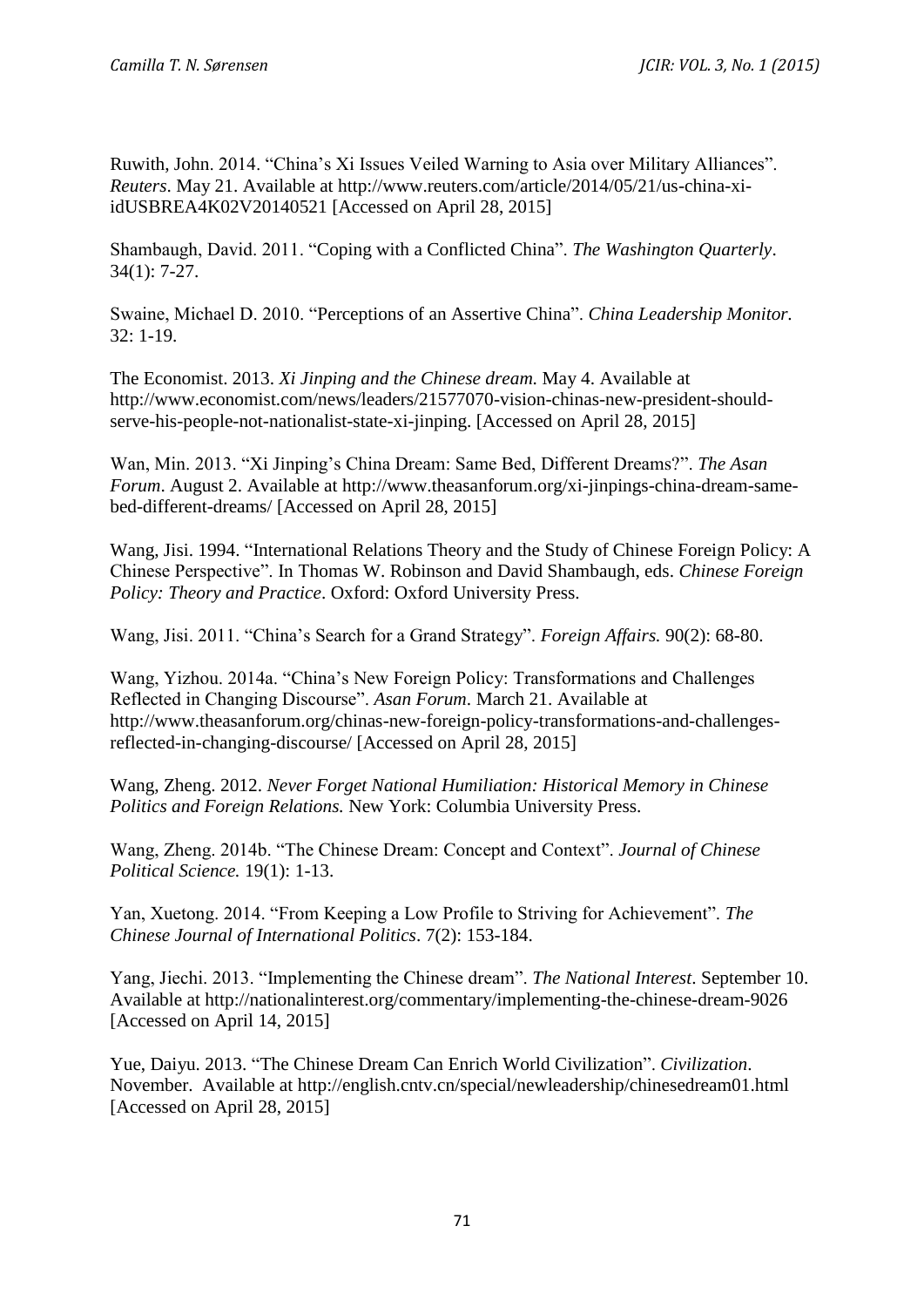Zhai, Kun. 2014. "The Xi Jinping Doctrine of Chinese Diplomacy". *China & US Focus*. March 25. Available at http://www.chinausfocus.com/political-social-development/the-xijinping-doctrine-of-chinese-diplomacy/ [Accessed on April 28, 2015]

Zhang, Lifen. 2014. "Transcript of Interview with Wang Yi". *Financial Times*. January 29. Available at http://www.ft.com/intl/cms/s/0/c0b29fd8-88e2-11e3-bb5f-00144feab7de.html#axzz3YaJedeks [Accessed on April 28, 2015]

Zhao, Suisheng. 2013. "Foreign Policy Implications of Chinese Nationalism Revisited: The strident turn". *Journal of Contemporary China*. 22(82): 535-553.

Zhu, Liqun. 2010. "China's Foreign Policy Debates". *Chaillot Papers,* Institute for Security Studies (ISS), European Union. September.

# **Speeches, Interviews and Official Documents:**

State Council Information Office of the PRC. 2014. *Interpretation on New Philosophy of Chinese Diplomacy*. July.

The Office of the Press Secretary of the White House. 2013. *Remarks by President Obama and President Xi Jinping of the People's Republic of China after Bilateral Meeting.* June 7. Available at https://www.whitehouse.gov/the-press-office/2013/06/08/remarks-presidentobama-and-president-xi-jinping-peoples-republic-china- [Accessed on April 28, 2015]

Wang Yi. 2013. *China at a new starting point*. Statement at the general debate of the 68th session of the UN General Assembly. New York. September 27. Available at http://gadebate.un.org/sites/default/files/gastatements/68/CN\_en.pdf [Accessed on April 28, 2015]

Xi Jinping. 2012. *Chengqian qihou jiwang kailai jixu chaozhe zhonghua minzu weida fuxing mubiao fenyong qianjin – zai canguan 'fuxing zhi lu' zhanlan shi de jianghua* (To Inherit from the Past and Use it for the Future, and Continuing What Has Passed in Beginning the Future: Continue to Forge Ahead Dauntlessly Towards the Goal of the Great Rejuvenation of the Chinese People - speech at the 'Road Towards Rejuvenation' exhibition), [承前启后继往 开来朝着中华民族伟大复兴目标奋勇前进*–* 在参观'复兴之路'展览室的讲话]. November 29.

Xi Jinping. 2013a. *Zai di shier jie quanguo renmin daibiao dahui di yi ci huiyi shang de jianghua* (Speech at the first meeting of the 12th National People's Congress), [在第十二全 国人民代表大会第一次会议上的讲话]. March 17.

Xi Jinping. 2013b. Xi Jinping jieshou jinzhuanguojia meiti lianhe caifang (Xi Jinping Gives Joint Interview to Media from BRICS Countries), [习近平接受金砖国家媒体联合采访]. *Renmin Ribao* (*People's Daily*). March 20.

Xi Jinping. 2013c. *Shunying shidai qianjin chaoliu cujin shijie heping fazhan. Xi Jinping zai Mosike guoji guanxi xueyuan de yanjiang* (Conforming with the Modern Tide of Going Forward, Promoting World Peace Development. Xi Jinping's Speech at the Moscow